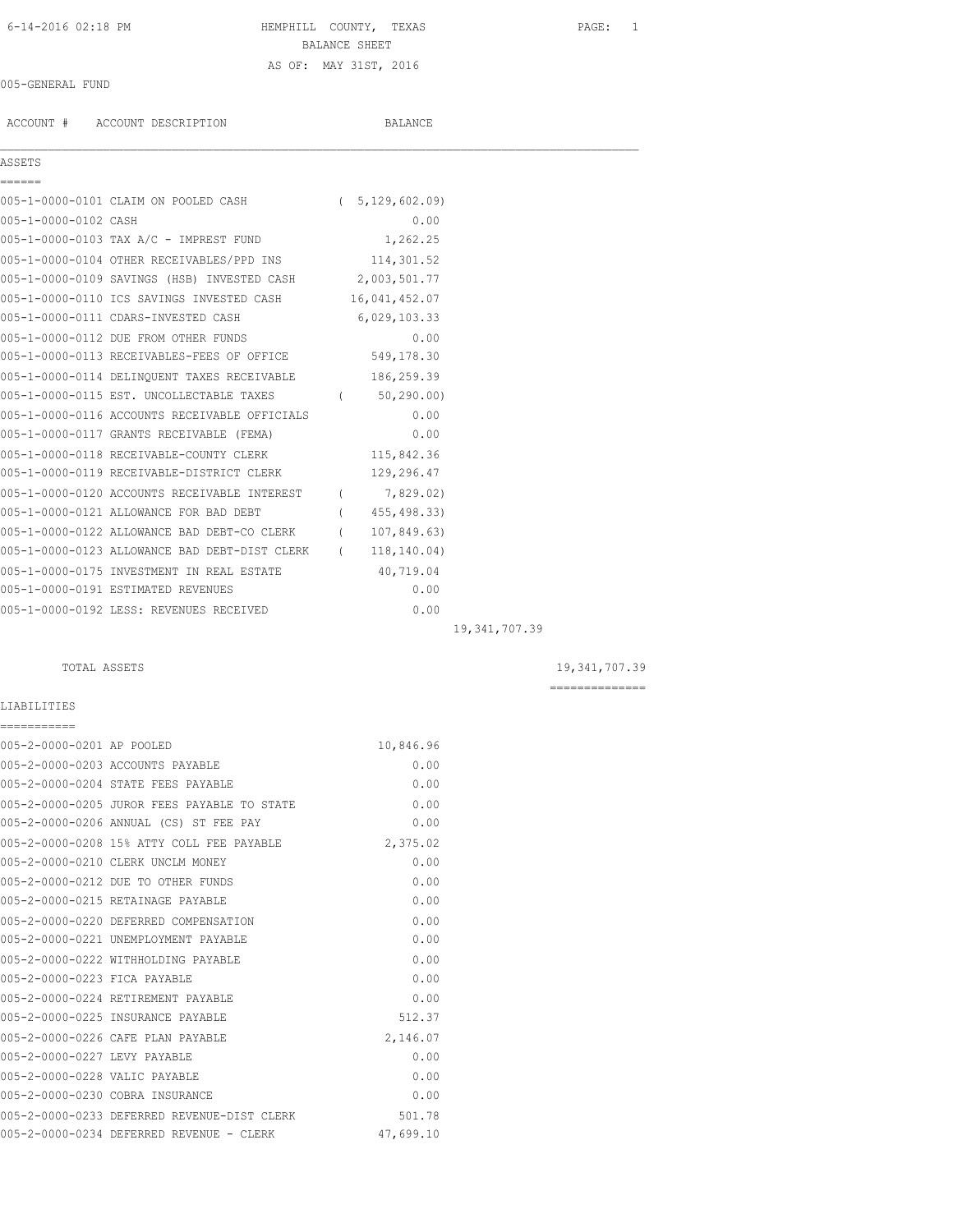6-14-2016 02:18 PM HEMPHILL COUNTY, TEXAS PAGE: 2 BALANCE SHEET

## AS OF: MAY 31ST, 2016

005-GENERAL FUND

|                              | ACCOUNT # ACCOUNT DESCRIPTION                        | BALANCE    |  |
|------------------------------|------------------------------------------------------|------------|--|
|                              | 005-2-0000-0236 DEFERRED REVENUE - JP                | 18,919.00  |  |
|                              | 005-2-0000-0238 DEFERRED TAX REVENUE                 | 122,249.00 |  |
|                              | 005-2-0000-0261 SALES TAX REPORT                     | 2.28       |  |
|                              | 005-2-0000-0281 APPROPRIATIONS                       | 0.00       |  |
|                              | 005-2-0000-0282 LESS: EXPENDITURES                   | 0.00       |  |
|                              | 005-2-0000-0283 LESS: ENCUMBRANCES                   | 0.00       |  |
|                              | 005-2-0000-0290 PRIOR YR A/PAYABLE                   | 0.00       |  |
|                              | 005-2-0000-0301 1-CCC COURT COSTS COLLECTED          | 1,484.97   |  |
|                              | 005-2-0000-0306 6-BAIL BOND FEE                      | 148.50     |  |
|                              | 005-2-0000-0307 7-DNA CONVICTIONS                    | 0.00       |  |
|                              | 005-2-0000-0308 8-DNA CS COMM. SUPERVISION           | 0.00       |  |
|                              | 005-2-0000-0309 9-DNA JV TESTING FEE JV              | 0.00       |  |
|                              | 005-2-0000-0310 10-EMS TRAMA FUND                    | 0.00       |  |
|                              | 005-2-0000-0311 11-JPD-JUV PRO DIVERSION FEE         | 0.00       |  |
|                              | 005-2-0000-0312 12-JRF-JURY REIMBURSEMENT FEE 148.40 |            |  |
|                              | 005-2-0000-0313 13-TDF INDIGENT DEFENSE FEE          | 70.56      |  |
|                              | 005-2-0000-0314 14-MVF MOVING VIOLATION FEE          | 0.00       |  |
|                              | 005-2-0000-0315 15-STF STATE TRAFFIC FINE            | 547.22     |  |
|                              | 005-2-0000-0316 16-POF PEACE OFFICER FEES            | 27.20      |  |
|                              | 005-2-0000-0317 17-FTA FAILURE TO APPEAR             | 39.60      |  |
|                              | 005-2-0000-0318 18-JUD FUND CONSTITUTIONAL           | 0.00       |  |
|                              | 005-2-0000-0320 MCW-MOTOR CARRIER WT                 | 0.00       |  |
|                              | 005-2-0000-0321 TP-TIME PAYMENT FEE                  | 2.51       |  |
|                              | 005-2-0000-0322 DRF-DRIVING RECORDS FEE              | 0.00       |  |
|                              | 005-2-0000-0323 JS-JUDICIAL SUPPORT FEE              | 243.20     |  |
|                              | 005-2-0000-0324 TPDF-TRUANCY PREV DIV FUND           | 72.00      |  |
|                              | 005-2-0000-0325 SPECIALTY COURT                      | 0.00       |  |
|                              | 005-2-0000-0326 7TH COURT OF APPEALS                 | 0.00       |  |
| 005-2-0000-0327 OMNIBASE     |                                                      | 0.00       |  |
|                              | 005-2-0000-0328 PARKS&WILDLIFE                       | 0.00       |  |
|                              | 005-2-0000-0329 CHILD SAFETY SEAT                    | 56.45      |  |
| 005-2-0000-0330 CISD         |                                                      | 25.00      |  |
| 005-2-0000-0331 TRAILEE/CASA |                                                      | 0.00       |  |
|                              | 005-2-0000-0400 BIRTH-REMOTE ACCESS                  | 0.00       |  |
|                              | 005-2-0000-0410 1-BIRTH CERTIFICATE FEE              | 0.00       |  |
|                              | 005-2-0000-0420 2-MLF MARRIAGE LICENSE FEE           | 0.00       |  |
|                              | 005-2-0000-0430 3-DIM DEC OF INFORMAL MARRIAGE       | 0.00       |  |
|                              | 005-2-0000-0440 4-NDF NONDISCLOSURE FEES             | 0.00       |  |
|                              | 005-2-0000-0450 5-TCV-JUROR DONATIONS                | 0.00       |  |
|                              | 005-2-0000-0460 6-JUSTICE CTS-INDIGENT LEGAL         | 28.50      |  |
|                              | 005-2-0000-0470 7A-STATUTORY PROBATE                 | 0.00       |  |
|                              | 005-2-0000-0471 7B-JUDICIAL FUND FILING FEE          | 0.00       |  |
|                              | 005-2-0000-0480 8A-STATUTORY CO COURT                | 0.00       |  |
|                              | 005-2-0000-0481 8B-JUDICIAL FUND                     | 0.00       |  |
|                              | 005-2-0000-0490 9A-CONSTITUTIONAL CO COURT           | 0.00       |  |
|                              | 005-2-0000-0491 9B-JUDICIAL FUND FILING FEE          | 0.00       |  |
| 005-2-0000-0492 10A-DIVORCE  |                                                      | 0.50       |  |
|                              | 005-2-0000-0493 10B-OTHER THAN DIVORCE               | 0.00       |  |
|                              | 005-2-0000-0494 10C-INDIGENT LEGAL SERVICES          | 0.00       |  |
|                              | 005-2-0000-0495 11-JUDICIAL SUPPORT FEE              | 0.00       |  |
|                              | 005-2-0000-0496 SFP-ELECTRONIC FILING SYSTEM         | 50.00      |  |
|                              |                                                      |            |  |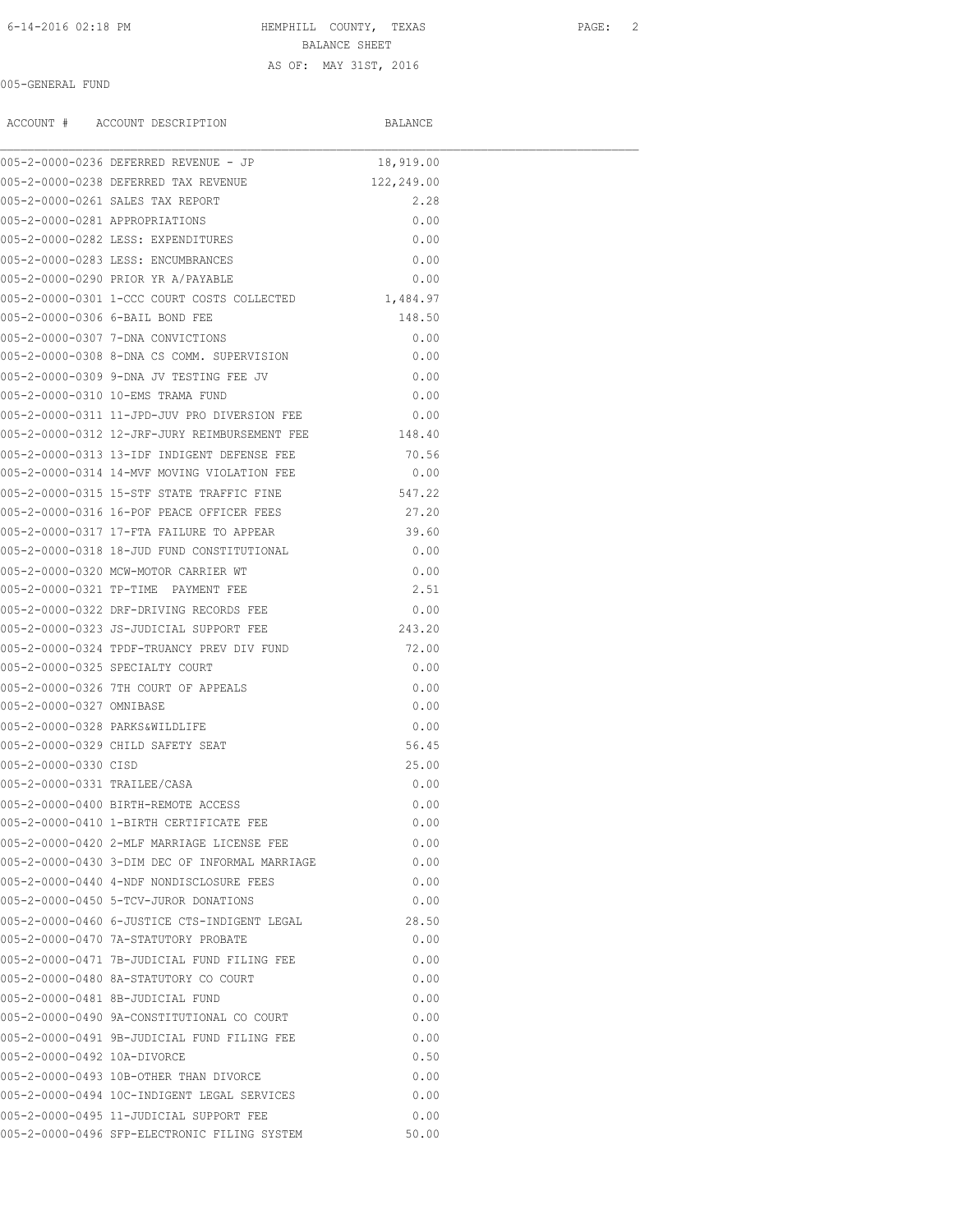6-14-2016 02:18 PM HEMPHILL COUNTY, TEXAS PAGE: 3 BALANCE SHEET AS OF: MAY 31ST, 2016

005-GENERAL FUND

| ACCOUNT # ACCOUNT DESCRIPTION                     | BALANCE       |                  |                 |
|---------------------------------------------------|---------------|------------------|-----------------|
| 005-2-0000-0497 TEXAS HOME VISITING PROGRAM       | 10.00         |                  |                 |
| 005-2-1510-0221 UNEMPLOYMENT PAYABLE              | 0.00          |                  |                 |
| 005-2-1520-0221 UNEMPLOYMENT PAYABLE              | 0.00          |                  |                 |
| 005-2-1530-0221 UNEMPLOYMENT PAYABLE              | 0.00          |                  |                 |
| 005-2-1540-0221 UNEMPLOYMENT PAYABLE              | 0.00          |                  |                 |
| 005-2-2410-0221 UNEMPLOYMENT PAYABLE              | 0.00          |                  |                 |
| 005-2-2500-0221 UNEMPLOYMENT PAYABLE              | 0.00          |                  |                 |
| 005-2-2550-0221 UNEMPLOYMENT PAYABLE              | 0.00          |                  |                 |
| 005-2-2560-0221 UNEMPLOYMENT PAYABLE              | 0.00          |                  |                 |
| 005-2-3500-0221 UNEMPLOYMENT PAYABLE              | 0.00          |                  |                 |
| 005-2-3600-0221 UNEMPLOYMENT PAYABLE              | 0.00          |                  |                 |
| 005-2-7001-0221 UNEMPLOYMENT PAYABLE              | 0.00          |                  |                 |
| TOTAL LIABILITIES                                 |               | 208,206.19       |                 |
| EOUITY                                            |               |                  |                 |
| ======                                            |               |                  |                 |
| 005-3-0000-0301 CURRENT FUND BALANCE              | 15,822,195.81 |                  |                 |
| 005-3-0000-0302 BUDGETED FUND BALANCE             | 0.00          |                  |                 |
| TOTAL BEGINNING EQUITY                            | 15,822,195.81 |                  |                 |
| TOTAL REVENUE                                     | 8,013,536.45  |                  |                 |
| TOTAL EXPENSES                                    | 4,702,231.06  |                  |                 |
| TOTAL REVENUE OVER/(UNDER) EXPENSES 3,311,305.39  |               |                  |                 |
| TOTAL EQUITY & REV. OVER/(UNDER) EXP.             |               | 19, 133, 501, 20 |                 |
| TOTAL LIABILITIES, EQUITY & REV.OVER/(UNDER) EXP. |               |                  | 19, 341, 707.39 |
|                                                   |               |                  | ==============  |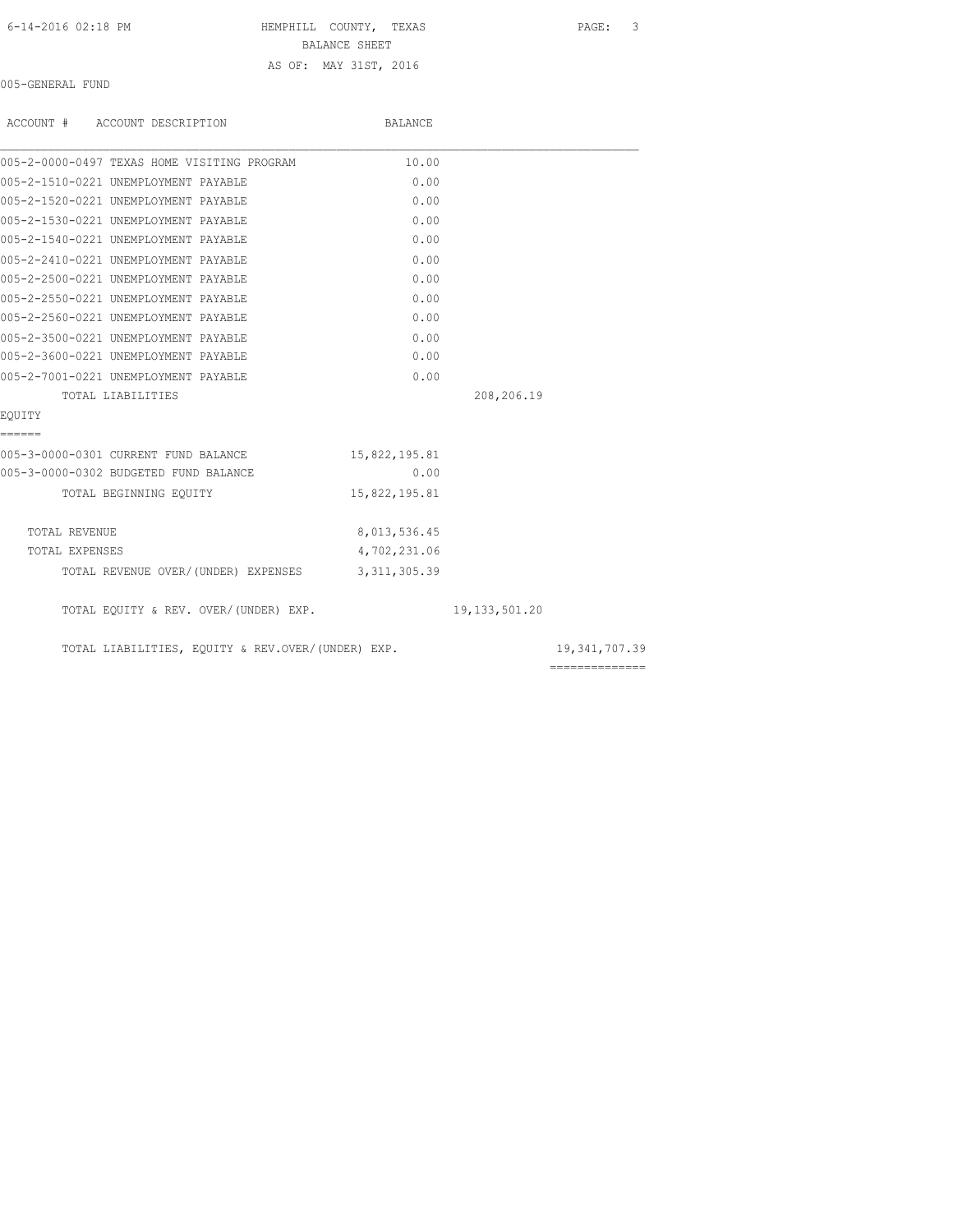| 6-14-2016 02:18 PM                                | HEMPHILL COUNTY, TEXAS<br>BALANCE SHEET | PAGE: 1        |
|---------------------------------------------------|-----------------------------------------|----------------|
|                                                   | AS OF: MAY 31ST, 2016                   |                |
| 008-LAW LIBRARY                                   |                                         |                |
| ACCOUNT # ACCOUNT DESCRIPTION                     | BALANCE                                 |                |
| ASSETS                                            |                                         |                |
| ======<br>008-1-0000-0101 CLAIM ON POOLED CASH    | 3,925.26                                |                |
| 008-1-0000-0102 CASH - LAW LIBRARY                | 0.00                                    |                |
| 008-1-0000-0191 ESTIMATED REVENUES                | 0.00                                    |                |
| 008-1-0000-0192 LESS: REVENUES RECEIVED           | 0.00                                    |                |
|                                                   |                                         | 3,925.26       |
|                                                   |                                         |                |
| TOTAL ASSETS                                      |                                         | 3,925.26       |
| LIABILITIES                                       |                                         | -------------- |
| -----------                                       |                                         |                |
| 008-2-0000-0201 AP POOLED                         | 0.00                                    |                |
| 008-2-0000-0203 ACOUNTS PAYABLE                   | 0.00                                    |                |
| 008-2-0000-0222 PAYROLL W/H PAYABLE               | 0.00                                    |                |
| 008-2-0000-0223 PAYROLL FICA PAYABLE              | 0.00                                    |                |
| 008-2-0000-0224 PAYROLL RETIREMENT PAYABLE        | 0.00                                    |                |
| 008-2-0000-0225 PAYROLL INSURANCE PAYABLE         | 0.00                                    |                |
| 008-2-0000-0281 APPROPRIATIONS                    | 0.00                                    |                |
| 008-2-0000-0282 LESS: EXPENDITURES                | 0.00                                    |                |
| 008-2-0000-0283 LESS: ENCUMBRANCES                | 0.00                                    |                |
| 008-2-0000-0290 PRIOR YEAR PAYABLES               | 0.00                                    |                |
| TOTAL LIABILITIES                                 |                                         | 0.00           |
| EQUITY<br>======                                  |                                         |                |
| 008-3-0000-0301 CURRENT FUND BALANCE              | 4,499.26                                |                |
| 008-3-0000-0302 BUDGETED FUND BALANCE             | 0.00                                    |                |
| TOTAL BEGINNING EQUITY                            | 4,499.26                                |                |
| TOTAL REVENUE                                     | 1,190.00                                |                |
| TOTAL EXPENSES                                    | 1,764.00                                |                |
| TOTAL REVENUE OVER/(UNDER) EXPENSES (             | 574.00)                                 |                |
| TOTAL EQUITY & REV. OVER/(UNDER) EXP.             |                                         | 3,925.26       |
| TOTAL LIABILITIES, EQUITY & REV.OVER/(UNDER) EXP. |                                         | 3,925.26       |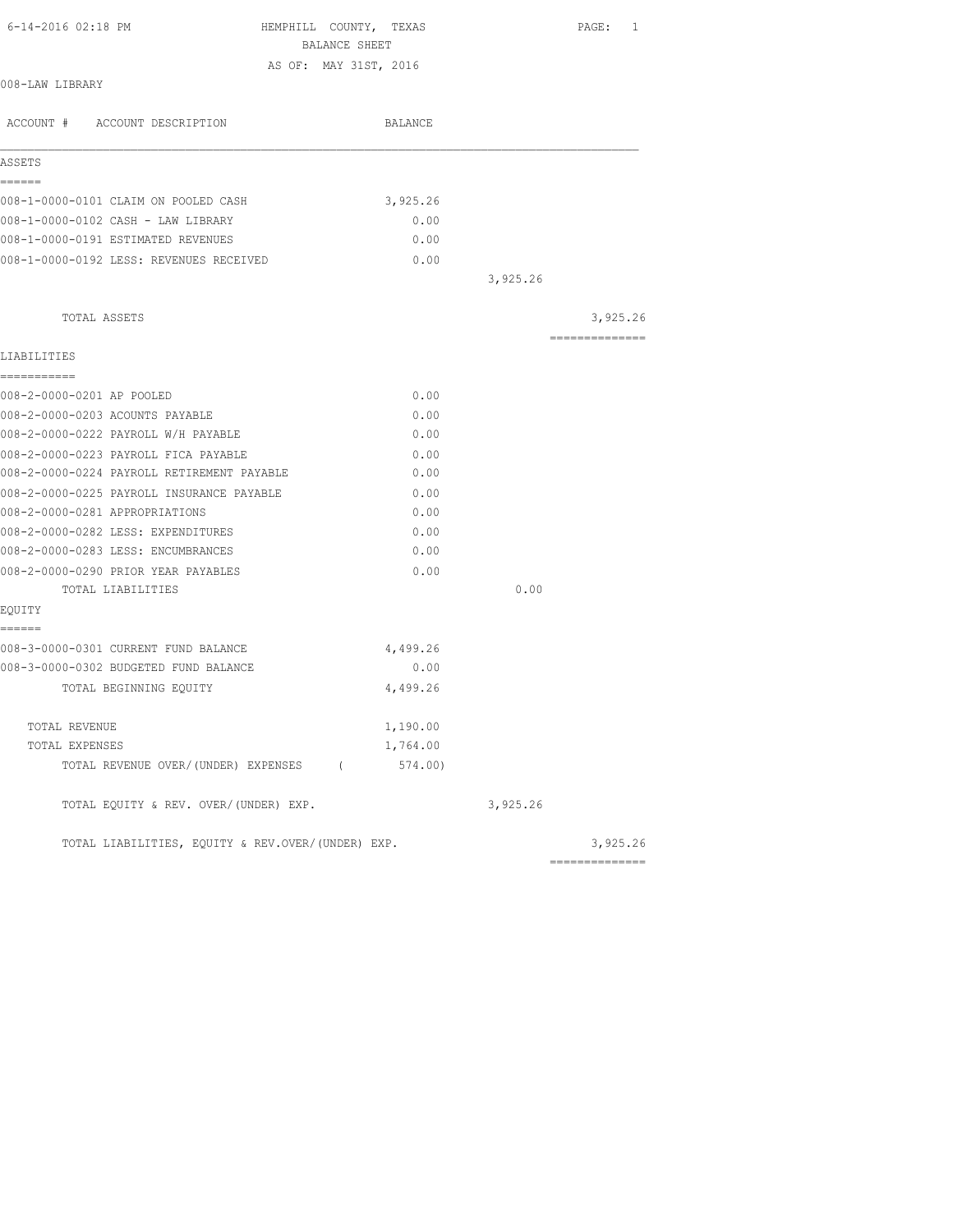| 6-14-2016 02:18 PM                                | HEMPHILL COUNTY, TEXAS<br>BALANCE SHEET |           | PAGE: 1        |
|---------------------------------------------------|-----------------------------------------|-----------|----------------|
|                                                   | AS OF: MAY 31ST, 2016                   |           |                |
| 009-SECURITY FEE                                  |                                         |           |                |
| ACCOUNT # ACCOUNT DESCRIPTION                     | BALANCE                                 |           |                |
| ASSETS                                            |                                         |           |                |
| ======<br>009-1-0000-0101 CLAIM ON POOLED CASH    | 61,510.70                               |           |                |
| 009-1-0000-0102 CASH - COUNTY - SECURITY FEE      | 0.00                                    |           |                |
| 009-1-0000-0191 ESTIMATED REVENUES                | 0.00                                    |           |                |
| 009-1-0000-0192 LESS: REVENUES RECEIVED           | 0.00                                    |           |                |
|                                                   |                                         | 61,510.70 |                |
| TOTAL ASSETS                                      |                                         |           | 61,510.70      |
| LIABILITIES                                       |                                         |           | -------------- |
| ===========                                       |                                         |           |                |
| 009-2-0000-0201 AP POOLED                         | 0.00                                    |           |                |
| 009-2-0000-0203 ACOUNTS PAYABLE                   | 0.00                                    |           |                |
| 009-2-0000-0222 PAYROLL W/H PAYABLE               | 0.00                                    |           |                |
| 009-2-0000-0223 PAYROLL FICA PAYABLE              | 0.00                                    |           |                |
| 009-2-0000-0224 PAYROLL RETIREMENT PAYABLE        | 0.00                                    |           |                |
| 009-2-0000-0225 PAYROLL INSURANCE PAYABLE         | 0.00                                    |           |                |
| 009-2-0000-0281 APPROPRIATIONS                    | 0.00                                    |           |                |
| 009-2-0000-0282 LESS: EXPENDITURES                | 0.00                                    |           |                |
| 009-2-0000-0283 LESS: ENCUMBRANCES                | 0.00                                    |           |                |
| 009-2-0000-0290 PRIOR YR A/PAYABLE                | 0.00                                    |           |                |
| TOTAL LIABILITIES                                 |                                         | 0.00      |                |
| EQUITY<br>======                                  |                                         |           |                |
| 009-3-0000-0301 CURRENT FUND BALANCE              | 65, 131.85                              |           |                |
| 009-3-0000-0302 BUDGETED FUND BALANCE             | 0.00                                    |           |                |
| TOTAL BEGINNING EQUITY                            | 65, 131.85                              |           |                |
| TOTAL REVENUE                                     | 2,881.30                                |           |                |
| TOTAL EXPENSES                                    | 6,502.45                                |           |                |
| TOTAL REVENUE OVER/(UNDER) EXPENSES (             | 3,621.15)                               |           |                |
| TOTAL EQUITY & REV. OVER/(UNDER) EXP.             |                                         | 61,510.70 |                |
| TOTAL LIABILITIES, EOUITY & REV.OVER/(UNDER) EXP. |                                         |           | 61,510.70      |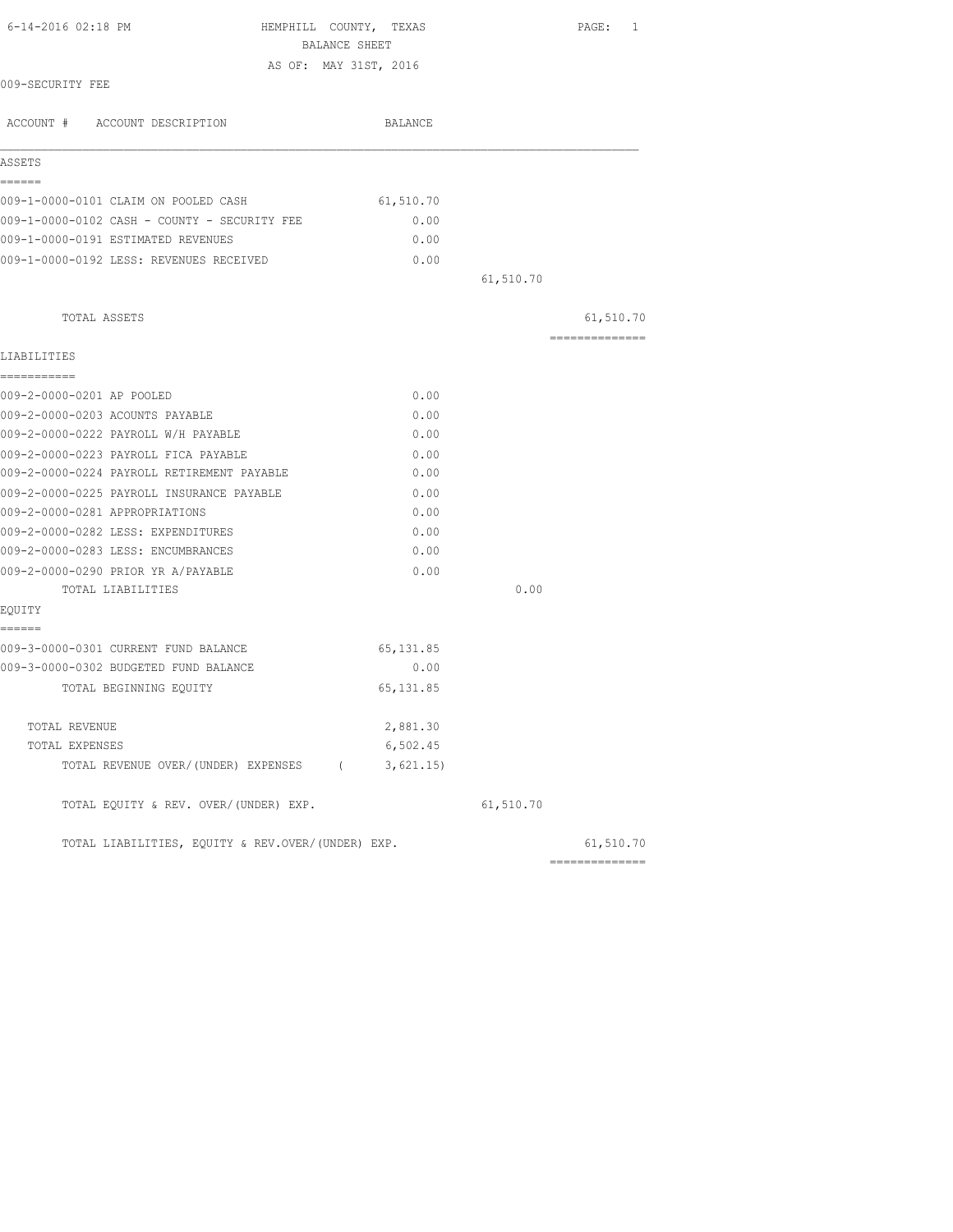| $6 - 14 - 2016$ 02:18 PM                  | HEMPHILL COUNTY, TEXAS | PAGE:      | -1 |
|-------------------------------------------|------------------------|------------|----|
|                                           | <b>BALANCE SHEET</b>   |            |    |
|                                           | AS OF: MAY 31ST, 2016  |            |    |
| 010-AIRPORT                               |                        |            |    |
|                                           |                        |            |    |
| ACCOUNT # ACCOUNT DESCRIPTION             | BALANCE                |            |    |
| ASSETS                                    |                        |            |    |
| ======                                    |                        |            |    |
| 010-1-0000-0102 CASH - AIRPORT            | 325,031.09             |            |    |
| 010-1-0000-0104 AIRPORT PREPAID INSURANCE | 0.00                   |            |    |
| 010-1-0000-0110 INVESTED CASH/YR 2000     | 0.00                   |            |    |
| 010-1-0000-0111 INVESTED CASH/AIRPORT     | 0.00                   |            |    |
| 010-1-0000-0191 ESTIMATED REVENUES        | 0.00                   |            |    |
| 010-1-0000-0192 LESS: REVENUES RECEIVED   | 0.00                   |            |    |
|                                           | 325,031.09             |            |    |
|                                           |                        |            |    |
| TOTAL ASSETS                              |                        | 325,031.09 |    |

==============

## LIA

| LIABILITIES<br>===========                        |            |            |            |
|---------------------------------------------------|------------|------------|------------|
| 010-2-0000-0203 ACCOUNTS PAYABLE                  | 0.00       |            |            |
| 010-2-0000-0222 PAYROLL W/H PAYABLE               | 0.00       |            |            |
| 010-2-0000-0223 PAYROLL FICA PAYABLE              | 0.00       |            |            |
| 010-2-0000-0224 PAYROLL RETIREMENT PAYABLE        | 0.00       |            |            |
| 010-2-0000-0225 PAYROLL INSURANCE PAYABLE         | 0.00       |            |            |
| 010-2-0000-0235 DUE TO GENERAL FUND               | 0.00       |            |            |
| 010-2-0000-0281 APPROPRIATIONS                    | 0.00       |            |            |
| 010-2-0000-0282 LESS: EXPENDITURES                | 0.00       |            |            |
| 010-2-0000-0283 LESS: ENCUMBRANCES                | 0.00       |            |            |
| 010-2-0000-0290 PRIOR YR A/PAYABLE<br>$\sqrt{2}$  | 50,000.00) |            |            |
| TOTAL LIABILITIES                                 | $\sqrt{2}$ | 50,000.00) |            |
| EQUITY                                            |            |            |            |
| ======                                            |            |            |            |
| 010-3-0000-0301 CURRENT FUND BALANCE              | 290,600.57 |            |            |
| 010-3-0000-0302 BUDGETED FUND BALANCE             | 0.00       |            |            |
| TOTAL BEGINNING EQUITY                            | 290,600.57 |            |            |
| <b>TOTAL REVENUE</b>                              | 218,818.52 |            |            |
| TOTAL EXPENSES                                    | 134,388.00 |            |            |
| TOTAL REVENUE OVER/(UNDER) EXPENSES 84,430.52     |            |            |            |
| TOTAL EQUITY & REV. OVER/(UNDER) EXP.             |            | 375,031.09 |            |
| TOTAL LIABILITIES, EQUITY & REV.OVER/(UNDER) EXP. |            |            | 325,031.09 |
|                                                   |            |            |            |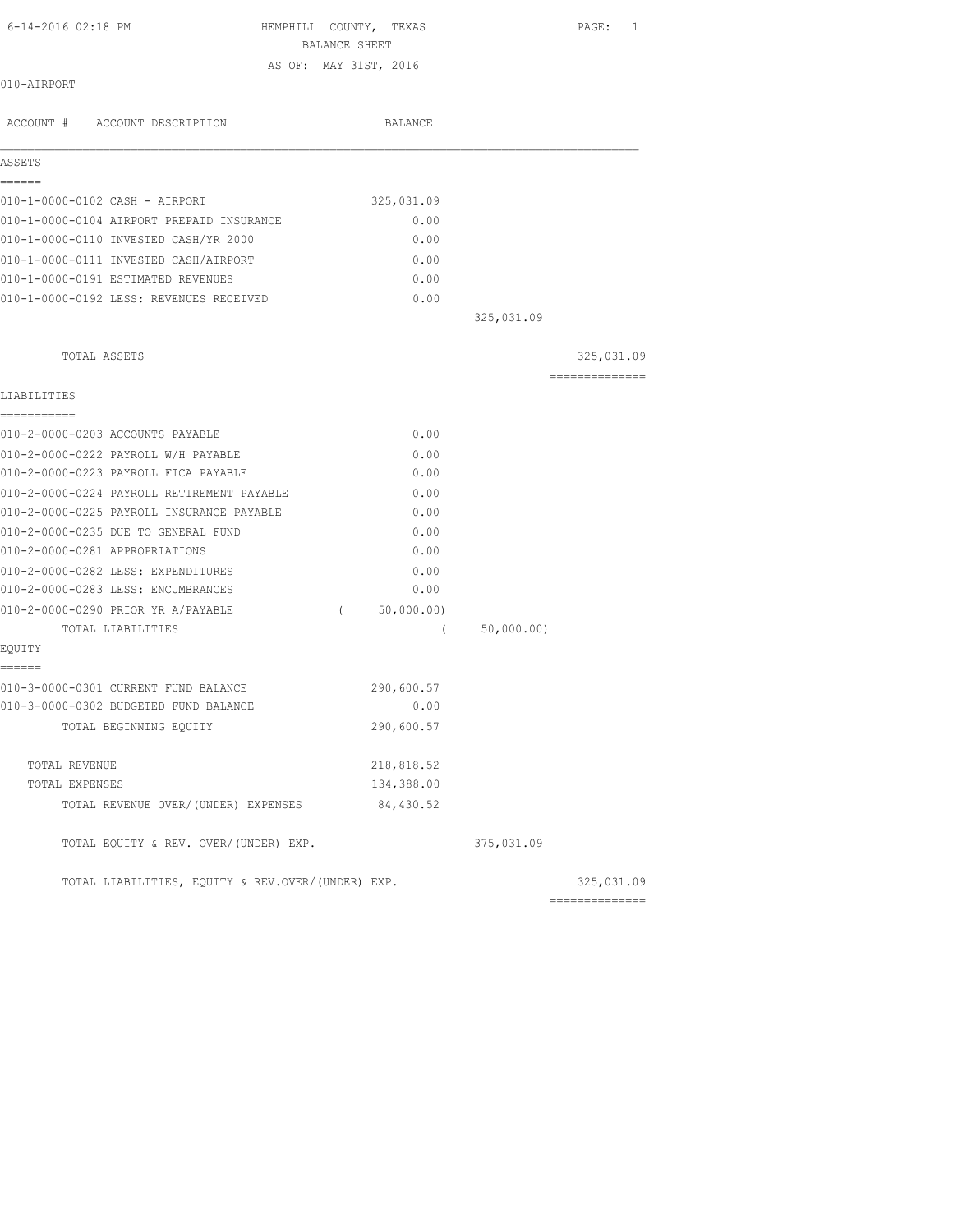| 6-14-2016 02:18 PM                                                   | HEMPHILL COUNTY, TEXAS<br>BALANCE SHEET |              | PAGE: 1        |
|----------------------------------------------------------------------|-----------------------------------------|--------------|----------------|
|                                                                      | AS OF: MAY 31ST, 2016                   |              |                |
| 011-ROAD & BRIDGE PCT 1                                              |                                         |              |                |
| ACCOUNT # ACCOUNT DESCRIPTION                                        | BALANCE                                 |              |                |
| ASSETS                                                               |                                         |              |                |
| ------                                                               |                                         |              |                |
| 011-1-0000-0101 CLAIM ON POOLED CASH                                 | 993,133.28                              |              |                |
| 011-1-0000-0102 CASH - ROAD & BRIDGE PCT 1                           | 0.00                                    |              |                |
| 011-1-0000-0104 PCT 1 PREPAID INSURANCE                              | 432.12                                  |              |                |
| 011-1-0000-0110 INVESTMENTS                                          | 0.00                                    |              |                |
| 011-1-0000-0118 PROPERTY TAX RECEIVABLE                              | 9,153.72                                |              |                |
| 011-1-0000-0121 ALLOWANCE FOR BAD DEBT (2,471.53)                    |                                         |              |                |
| 011-1-0000-0191 ESTIMATED REVENUES                                   | 0.00                                    |              |                |
| 011-1-0000-0192 LESS: REVENUES RECEIVED                              | 0.00                                    |              |                |
|                                                                      |                                         | 1,000,247.59 |                |
| TOTAL ASSETS                                                         |                                         |              | 1,000,247.59   |
| LIABILITIES                                                          |                                         |              | ============== |
| -----------                                                          |                                         |              |                |
| 011-2-0000-0201 AP POOLED                                            | 77.75)<br>$\left($                      |              |                |
| 011-2-0000-0203 ACOUNTS PAYABLE                                      | 0.00                                    |              |                |
| 011-2-0000-0211 DUE FROM OTHER FUNDS                                 | 0.00                                    |              |                |
| 011-2-0000-0220 DEFERRED COMPENSATION                                | 0.00                                    |              |                |
| 011-2-0000-0222 WITHHOLDING PAYABLE                                  | 0.00                                    |              |                |
| 011-2-0000-0223 FICA PAYABLE                                         | 0.00                                    |              |                |
| 011-2-0000-0224 RETIREMENT PAYABLE                                   | 0.00                                    |              |                |
| 011-2-0000-0225 INSURANCE PAYABLE                                    | 0.00                                    |              |                |
| 011-2-0000-0226 CAFE PLAN PAYABLE                                    | 20.80                                   |              |                |
| 011-2-0000-0228 VALIC PAYABLE<br>011-2-0000-0230 DEFERRED REVENUE    | 0.00<br>6,042.40                        |              |                |
|                                                                      |                                         |              |                |
| 011-2-0000-0281 APPROPRIATIONS<br>011-2-0000-0282 LESS: EXPENDITURES | 0.00<br>0.00                            |              |                |
| 011-2-0000-0283 LESS: ENCUMBRANCES                                   | 0.00                                    |              |                |
| 011-2-0000-0290 PRIOR YR A/PAYABLE                                   | 0.00                                    |              |                |
| 011-2-4011-0221 UNEMPLOYMENT PAYABLE                                 | 0.00                                    |              |                |
| TOTAL LIABILITIES                                                    |                                         | 5,985.45     |                |
| EQUITY                                                               |                                         |              |                |
| ======<br>011-3-0000-0301 CURRENT FUND BALANCE                       | 763,140.33                              |              |                |
| 011-3-0000-0302 BUDGETED FUND BALANCE                                | 0.00                                    |              |                |
| TOTAL BEGINNING EQUITY                                               | 763, 140.33                             |              |                |
| TOTAL REVENUE                                                        | 445, 925.96                             |              |                |
| TOTAL EXPENSES                                                       | 214,804.15                              |              |                |
| TOTAL REVENUE OVER/(UNDER) EXPENSES                                  | 231, 121.81                             |              |                |
| TOTAL EQUITY & REV. OVER/(UNDER) EXP.                                |                                         | 994, 262.14  |                |
| TOTAL LIABILITIES, EQUITY & REV.OVER/(UNDER) EXP.                    |                                         |              | 1,000,247.59   |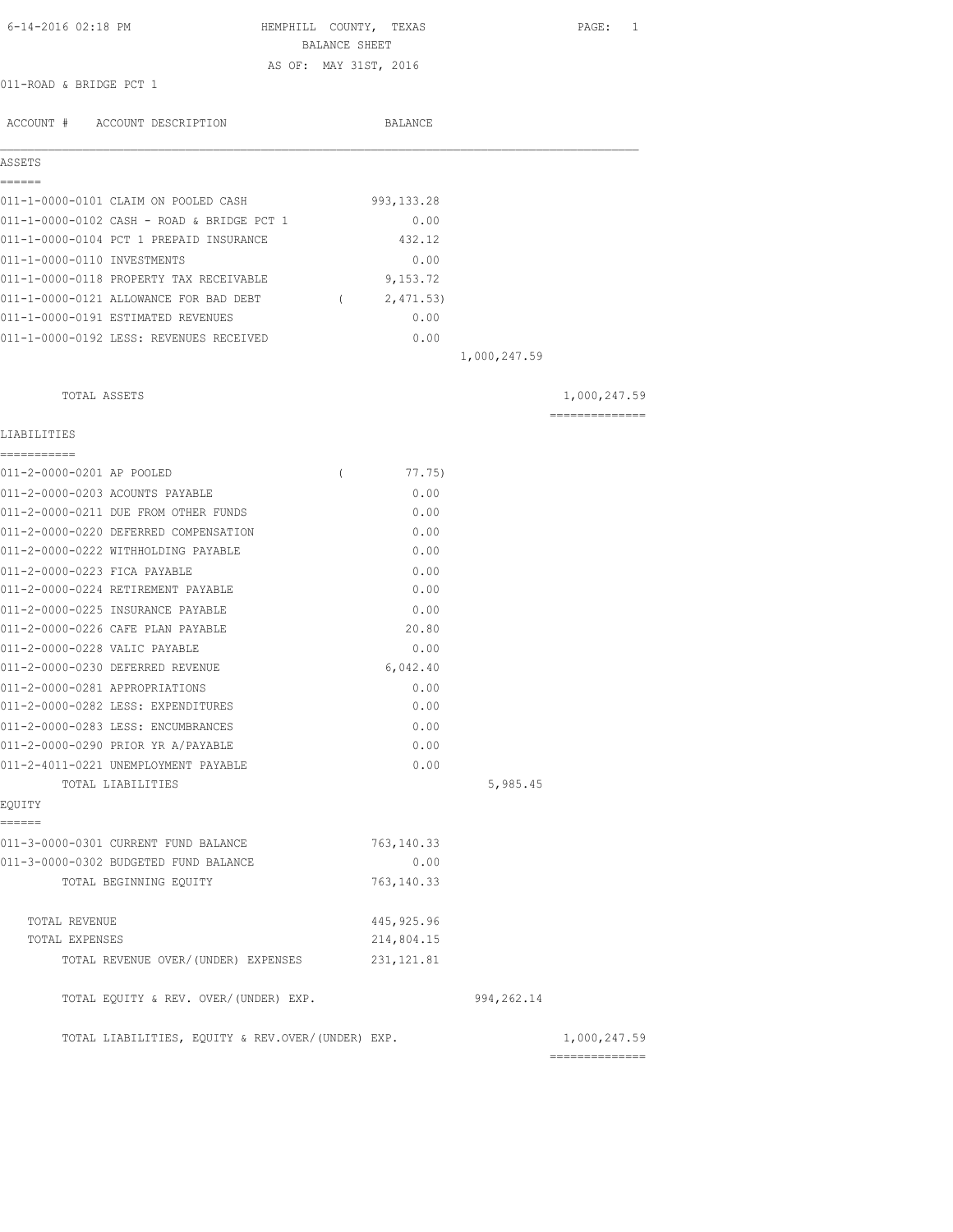| 6-14-2016 02:18 PM                                | HEMPHILL COUNTY, TEXAS  |              | PAGE: 1                                                                                                                                                                                                                                                                                                                                                                                                                                                                                |
|---------------------------------------------------|-------------------------|--------------|----------------------------------------------------------------------------------------------------------------------------------------------------------------------------------------------------------------------------------------------------------------------------------------------------------------------------------------------------------------------------------------------------------------------------------------------------------------------------------------|
|                                                   | BALANCE SHEET           |              |                                                                                                                                                                                                                                                                                                                                                                                                                                                                                        |
| 012-ROAD & BRIDGE PCT 2                           | AS OF: MAY 31ST, 2016   |              |                                                                                                                                                                                                                                                                                                                                                                                                                                                                                        |
|                                                   |                         |              |                                                                                                                                                                                                                                                                                                                                                                                                                                                                                        |
| ACCOUNT # ACCOUNT DESCRIPTION                     | BALANCE                 |              |                                                                                                                                                                                                                                                                                                                                                                                                                                                                                        |
|                                                   |                         |              |                                                                                                                                                                                                                                                                                                                                                                                                                                                                                        |
| ASSETS                                            |                         |              |                                                                                                                                                                                                                                                                                                                                                                                                                                                                                        |
| ======<br>012-1-0000-0101 CLAIM ON POOLED CASH    | 1,350,427.33            |              |                                                                                                                                                                                                                                                                                                                                                                                                                                                                                        |
| 012-1-0000-0102 CASH - ROAD & BRIDGE PCT 2        | 0.00                    |              |                                                                                                                                                                                                                                                                                                                                                                                                                                                                                        |
| 012-1-0000-0104 PCT 2 PREPAID INSURANCE           | 432.12                  |              |                                                                                                                                                                                                                                                                                                                                                                                                                                                                                        |
| 012-1-0000-0110 INVESTMENTS                       | 0.00                    |              |                                                                                                                                                                                                                                                                                                                                                                                                                                                                                        |
| 012-1-0000-0118 PROPERTY TAX RECEIVABLE           | 9,676.79                |              |                                                                                                                                                                                                                                                                                                                                                                                                                                                                                        |
| 012-1-0000-0121 ALLOWANCE FOR BAD DEBT            | 2,612.76)<br>$\sqrt{2}$ |              |                                                                                                                                                                                                                                                                                                                                                                                                                                                                                        |
| 012-1-0000-0191 ESTIMATED REVENUES                | 0.00                    |              |                                                                                                                                                                                                                                                                                                                                                                                                                                                                                        |
| 012-1-0000-0192 LESS: REVENUES RECEIVED           | 0.00                    |              |                                                                                                                                                                                                                                                                                                                                                                                                                                                                                        |
|                                                   |                         | 1,357,923.48 |                                                                                                                                                                                                                                                                                                                                                                                                                                                                                        |
|                                                   |                         |              |                                                                                                                                                                                                                                                                                                                                                                                                                                                                                        |
| TOTAL ASSETS                                      |                         |              | 1,357,923.48                                                                                                                                                                                                                                                                                                                                                                                                                                                                           |
|                                                   |                         |              | $\begin{array}{cccccccccccccc} \multicolumn{2}{c}{} & \multicolumn{2}{c}{} & \multicolumn{2}{c}{} & \multicolumn{2}{c}{} & \multicolumn{2}{c}{} & \multicolumn{2}{c}{} & \multicolumn{2}{c}{} & \multicolumn{2}{c}{} & \multicolumn{2}{c}{} & \multicolumn{2}{c}{} & \multicolumn{2}{c}{} & \multicolumn{2}{c}{} & \multicolumn{2}{c}{} & \multicolumn{2}{c}{} & \multicolumn{2}{c}{} & \multicolumn{2}{c}{} & \multicolumn{2}{c}{} & \multicolumn{2}{c}{} & \multicolumn{2}{c}{} & \$ |
| LIABILITIES<br>-----------                        |                         |              |                                                                                                                                                                                                                                                                                                                                                                                                                                                                                        |
| 012-2-0000-0201 AP POOLED                         | $\left($<br>4.05)       |              |                                                                                                                                                                                                                                                                                                                                                                                                                                                                                        |
| 012-2-0000-0203 ACOUNTS PAYABLE                   | 0.00                    |              |                                                                                                                                                                                                                                                                                                                                                                                                                                                                                        |
| 012-2-0000-0211 DUE FROM OTHER FUNDS              | 0.00                    |              |                                                                                                                                                                                                                                                                                                                                                                                                                                                                                        |
| 012-2-0000-0220 DEFERRED COMPENSATION             | 0.00                    |              |                                                                                                                                                                                                                                                                                                                                                                                                                                                                                        |
| 012-2-0000-0222 WITHHOLDING PAYABLE               | 0.00                    |              |                                                                                                                                                                                                                                                                                                                                                                                                                                                                                        |
| 012-2-0000-0223 FICA PAYABLE                      | 0.00                    |              |                                                                                                                                                                                                                                                                                                                                                                                                                                                                                        |
| 012-2-0000-0224 RETIREMENT PAYABLE                | 0.00                    |              |                                                                                                                                                                                                                                                                                                                                                                                                                                                                                        |
| 012-2-0000-0225 INSURANCE PAYABLE                 | 8.96                    |              |                                                                                                                                                                                                                                                                                                                                                                                                                                                                                        |
| 012-2-0000-0226 CAFE PLAN PAYABLE                 | $\left($<br>727.75)     |              |                                                                                                                                                                                                                                                                                                                                                                                                                                                                                        |
| 012-2-0000-0227 LEVY PAYABLE                      | 0.00                    |              |                                                                                                                                                                                                                                                                                                                                                                                                                                                                                        |
| 012-2-0000-0228 VAL DEF                           | 0.00                    |              |                                                                                                                                                                                                                                                                                                                                                                                                                                                                                        |
| 012-2-0000-0230 DEFERRED REVENUE                  | 6,387.68                |              |                                                                                                                                                                                                                                                                                                                                                                                                                                                                                        |
| 012-2-0000-0281 APPROPRIATIONS                    | 0.00                    |              |                                                                                                                                                                                                                                                                                                                                                                                                                                                                                        |
| 012-2-0000-0282 LESS: EXPENDITURES                | 0.00                    |              |                                                                                                                                                                                                                                                                                                                                                                                                                                                                                        |
| 012-2-0000-0283 LESS: ENCUMBRANCES                | 0.00                    |              |                                                                                                                                                                                                                                                                                                                                                                                                                                                                                        |
| 012-2-0000-0290 PRIOR YR A/PAYABLE                | 0.00                    |              |                                                                                                                                                                                                                                                                                                                                                                                                                                                                                        |
| 012-2-4012-0221 UNEMPLOYMENT PAYABLE              | 0.00                    |              |                                                                                                                                                                                                                                                                                                                                                                                                                                                                                        |
| TOTAL LIABILITIES                                 |                         | 5,664.84     |                                                                                                                                                                                                                                                                                                                                                                                                                                                                                        |
| EQUITY                                            |                         |              |                                                                                                                                                                                                                                                                                                                                                                                                                                                                                        |
| ======<br>012-3-0000-0301 CURRENT FUND BALANCE    |                         |              |                                                                                                                                                                                                                                                                                                                                                                                                                                                                                        |
| 012-3-0000-0302 BUDGETED FUND BALANCE             | 1,228,034.14<br>0.00    |              |                                                                                                                                                                                                                                                                                                                                                                                                                                                                                        |
| TOTAL BEGINNING EQUITY                            | 1,228,034.14            |              |                                                                                                                                                                                                                                                                                                                                                                                                                                                                                        |
|                                                   |                         |              |                                                                                                                                                                                                                                                                                                                                                                                                                                                                                        |
| TOTAL REVENUE                                     | 479,710.02              |              |                                                                                                                                                                                                                                                                                                                                                                                                                                                                                        |
| TOTAL EXPENSES                                    | 355, 485.52             |              |                                                                                                                                                                                                                                                                                                                                                                                                                                                                                        |
| TOTAL REVENUE OVER/(UNDER) EXPENSES               | 124,224.50              |              |                                                                                                                                                                                                                                                                                                                                                                                                                                                                                        |
| TOTAL EQUITY & REV. OVER/(UNDER) EXP.             |                         | 1,352,258.64 |                                                                                                                                                                                                                                                                                                                                                                                                                                                                                        |
| TOTAL LIABILITIES, EQUITY & REV.OVER/(UNDER) EXP. |                         |              | 1,357,923.48                                                                                                                                                                                                                                                                                                                                                                                                                                                                           |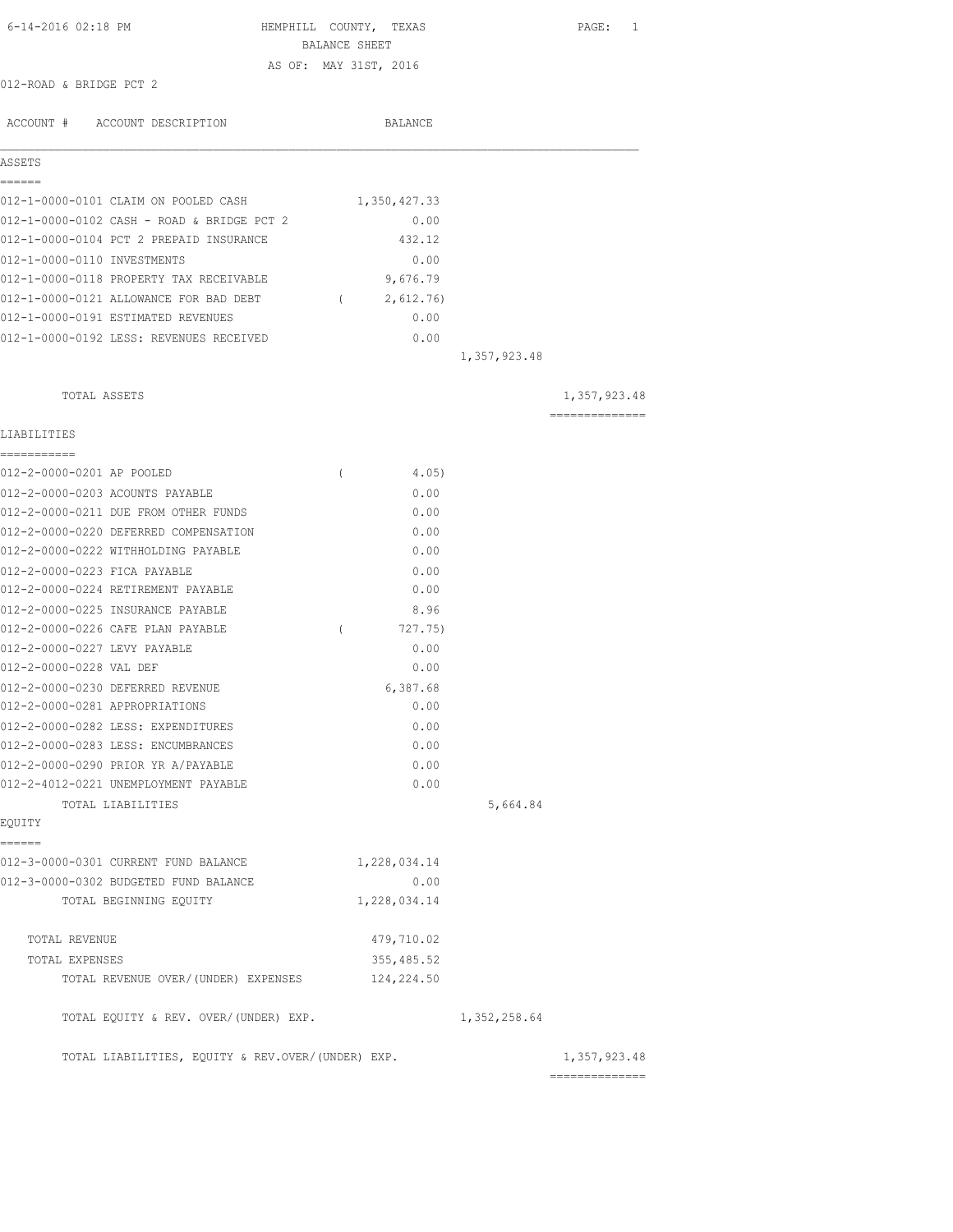| 6-14-2016 02:18 PM                                                       |          | HEMPHILL COUNTY, TEXAS<br>BALANCE SHEET |              | PAGE: 1        |
|--------------------------------------------------------------------------|----------|-----------------------------------------|--------------|----------------|
|                                                                          |          | AS OF: MAY 31ST, 2016                   |              |                |
| 013-ROAD & BRIDGE PCT 3                                                  |          |                                         |              |                |
| ACCOUNT # ACCOUNT DESCRIPTION                                            |          | BALANCE                                 |              |                |
| ASSETS                                                                   |          |                                         |              |                |
| ======<br>013-1-0000-0101 CLAIM ON POOLED CASH                           |          | 1,277,559.84                            |              |                |
| 013-1-0000-0102 CASH - ROAD & BRIDGE PCT 3                               |          | 0.00                                    |              |                |
| 013-1-0000-0104 PCT 3 PREPAID INSURANCE                                  |          | 720.20                                  |              |                |
| 013-1-0000-0110 INVESTMENTS                                              |          | 0.00                                    |              |                |
| 013-1-0000-0118 PROPERTY TAX RECEIVABLE                                  |          | 17,261.30                               |              |                |
| 013-1-0000-0121 ALLOWANCE FOR BAD DEBT                                   |          | (4,660.59)                              |              |                |
| 013-1-0000-0191 ESTIMATED REVENUES                                       |          | 0.00                                    |              |                |
| 013-1-0000-0192 LESS: REVENUES RECEIVED                                  |          | 0.00                                    |              |                |
|                                                                          |          |                                         | 1,290,880.75 |                |
| TOTAL ASSETS                                                             |          |                                         |              | 1,290,880.75   |
| LIABILITIES                                                              |          |                                         |              | ============== |
| -----------                                                              |          |                                         |              |                |
| 013-2-0000-0201 AP POOLED                                                | $\left($ | 16.03)                                  |              |                |
| 013-2-0000-0203 ACOUNTS PAYABLE                                          |          | 0.00                                    |              |                |
| 013-2-0000-0211 DUE FROM OTHER FUNDS                                     |          | 0.00                                    |              |                |
| 013-2-0000-0222 WITHHOLDING PAYABLE                                      |          | 0.00                                    |              |                |
| 013-2-0000-0223 FICA PAYABLE                                             |          | 0.00                                    |              |                |
| 013-2-0000-0224 RETIREMENT PAYABLE                                       |          | 0.00                                    |              |                |
| 013-2-0000-0225 INSURANCE PAYABLE                                        |          | 16.80                                   |              |                |
| 013-2-0000-0226 CAFE PLAN PAYABLE                                        |          | 1,056.34                                |              |                |
| 013-2-0000-0227 LEVY PAYABLE                                             |          | 0.00                                    |              |                |
| 013-2-0000-0230 DEFERRED REVENUE                                         |          | 11,394.24                               |              |                |
| 013-2-0000-0281 APPROPRIATIONS                                           |          | 0.00                                    |              |                |
| 013-2-0000-0282 LESS: EXPENDITURES<br>013-2-0000-0283 LESS: ENCUMBRANCES |          | 0.00                                    |              |                |
| 013-2-0000-0290 PRIOR YR A/PAYABLE                                       |          | 0.00                                    |              |                |
| 013-2-4013-0221 UNEMPLOYMENT PAYABLE                                     |          | 0.00<br>0.00                            |              |                |
| TOTAL LIABILITIES                                                        |          |                                         | 12,451.35    |                |
| EQUITY                                                                   |          |                                         |              |                |
| ======<br>013-3-0000-0301 CURRENT FUND BALANCE                           |          | 698,011.33                              |              |                |
| 013-3-0000-0302 BUDGETED FUND BALANCE                                    |          | 0.00                                    |              |                |
| TOTAL BEGINNING EQUITY                                                   |          | 698,011.33                              |              |                |
| TOTAL REVENUE                                                            |          | 1,509,017.22                            |              |                |
| TOTAL EXPENSES                                                           |          | 928,599.15                              |              |                |
| TOTAL REVENUE OVER/(UNDER) EXPENSES                                      |          | 580,418.07                              |              |                |
| TOTAL EQUITY & REV. OVER/(UNDER) EXP.                                    |          |                                         | 1,278,429.40 |                |
| TOTAL LIABILITIES, EQUITY & REV.OVER/(UNDER) EXP.                        |          |                                         |              | 1,290,880.75   |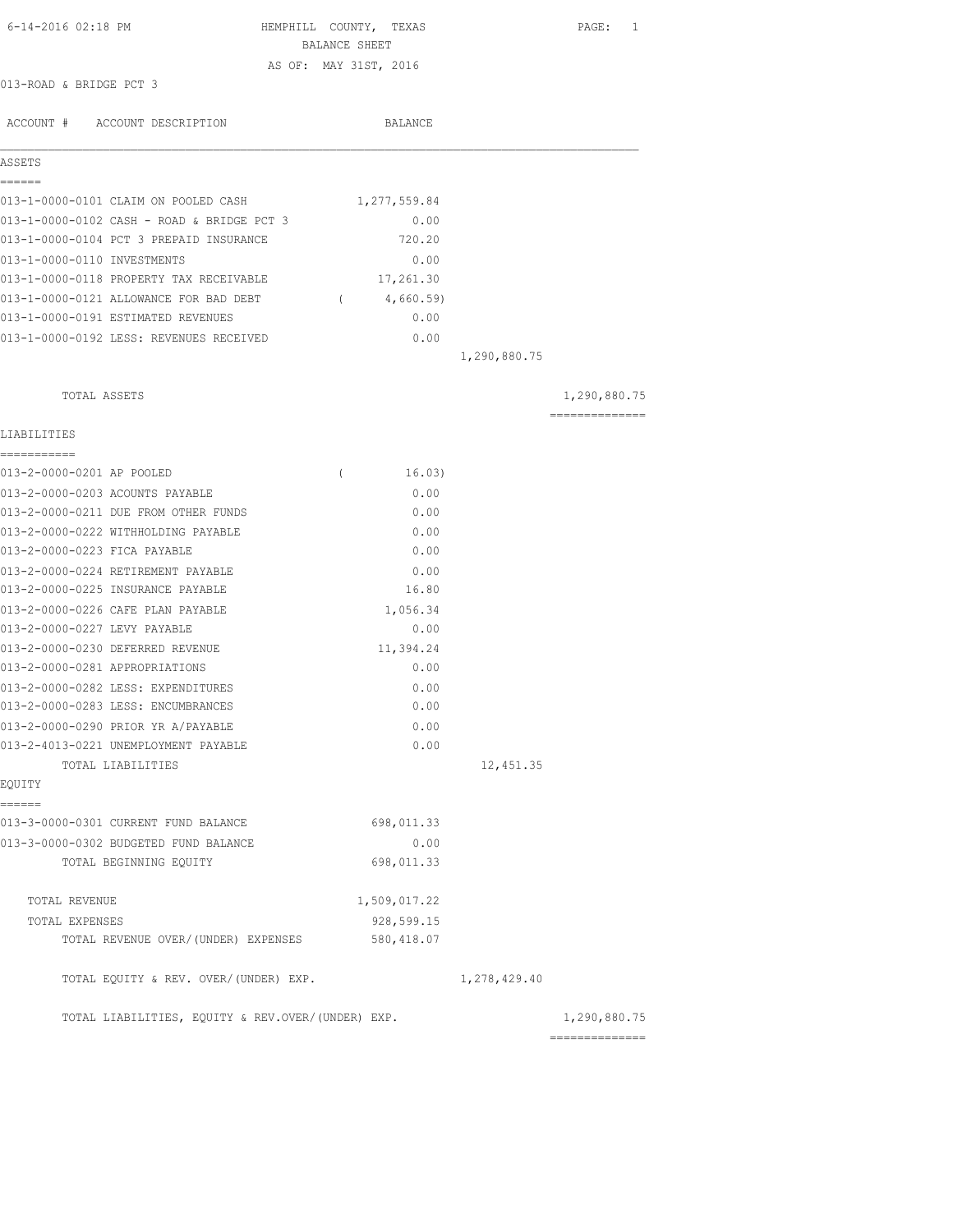| 6-14-2016 02:18 PM                                | HEMPHILL COUNTY, TEXAS            | PAGE: 1                                                                                                                                                                                                                                                                                                                                                                                                                                                                                |
|---------------------------------------------------|-----------------------------------|----------------------------------------------------------------------------------------------------------------------------------------------------------------------------------------------------------------------------------------------------------------------------------------------------------------------------------------------------------------------------------------------------------------------------------------------------------------------------------------|
|                                                   | BALANCE SHEET                     |                                                                                                                                                                                                                                                                                                                                                                                                                                                                                        |
|                                                   | AS OF: MAY 31ST, 2016             |                                                                                                                                                                                                                                                                                                                                                                                                                                                                                        |
| 014-ROAD & BRIDGE PCT 4                           |                                   |                                                                                                                                                                                                                                                                                                                                                                                                                                                                                        |
|                                                   |                                   |                                                                                                                                                                                                                                                                                                                                                                                                                                                                                        |
| ACCOUNT # ACCOUNT DESCRIPTION                     | BALANCE                           |                                                                                                                                                                                                                                                                                                                                                                                                                                                                                        |
| ASSETS                                            |                                   |                                                                                                                                                                                                                                                                                                                                                                                                                                                                                        |
| ======                                            |                                   |                                                                                                                                                                                                                                                                                                                                                                                                                                                                                        |
| 014-1-0000-0101 CLAIM ON POOLED CASH              | 1,467,276.74                      |                                                                                                                                                                                                                                                                                                                                                                                                                                                                                        |
| 014-1-0000-0102 CASH - ROAD & BRIDGE PCT 4        | 0.00                              |                                                                                                                                                                                                                                                                                                                                                                                                                                                                                        |
| 014-1-0000-0104 PCT 4 PREPAID INSURANCE           | 720.20                            |                                                                                                                                                                                                                                                                                                                                                                                                                                                                                        |
| 014-1-0000-0110 INVESTMENTS                       | 0.00                              |                                                                                                                                                                                                                                                                                                                                                                                                                                                                                        |
| 014-1-0000-0118 PROPERTY TAX RECEIVABLE           | 16,215.16                         |                                                                                                                                                                                                                                                                                                                                                                                                                                                                                        |
| 014-1-0000-0121 ALLOWANCE FOR BAD DEBT            | 4,378.13)<br>$\sim$ $\sim$ $\sim$ |                                                                                                                                                                                                                                                                                                                                                                                                                                                                                        |
| 014-1-0000-0191 ESTIMATED REVENUES                | 0.00                              |                                                                                                                                                                                                                                                                                                                                                                                                                                                                                        |
| 014-1-0000-0192 LESS: REVENUES RECEIVED           | 0.00                              |                                                                                                                                                                                                                                                                                                                                                                                                                                                                                        |
|                                                   | 1,479,833.97                      |                                                                                                                                                                                                                                                                                                                                                                                                                                                                                        |
|                                                   |                                   |                                                                                                                                                                                                                                                                                                                                                                                                                                                                                        |
| TOTAL ASSETS                                      |                                   | 1,479,833.97                                                                                                                                                                                                                                                                                                                                                                                                                                                                           |
|                                                   |                                   | $\begin{array}{cccccccccccccc} \multicolumn{2}{c}{} & \multicolumn{2}{c}{} & \multicolumn{2}{c}{} & \multicolumn{2}{c}{} & \multicolumn{2}{c}{} & \multicolumn{2}{c}{} & \multicolumn{2}{c}{} & \multicolumn{2}{c}{} & \multicolumn{2}{c}{} & \multicolumn{2}{c}{} & \multicolumn{2}{c}{} & \multicolumn{2}{c}{} & \multicolumn{2}{c}{} & \multicolumn{2}{c}{} & \multicolumn{2}{c}{} & \multicolumn{2}{c}{} & \multicolumn{2}{c}{} & \multicolumn{2}{c}{} & \multicolumn{2}{c}{} & \$ |
| LIABILITIES<br>------------                       |                                   |                                                                                                                                                                                                                                                                                                                                                                                                                                                                                        |
| 014-2-0000-0201 AP POOLED                         | 0.00                              |                                                                                                                                                                                                                                                                                                                                                                                                                                                                                        |
| 014-2-0000-0203 ACOUNTS PAYABLE                   | 0.00                              |                                                                                                                                                                                                                                                                                                                                                                                                                                                                                        |
| 014-2-0000-0211 DUE FROM OTHER FUNDS              | 0.00                              |                                                                                                                                                                                                                                                                                                                                                                                                                                                                                        |
| 014-2-0000-0222 WITHHOLDING PAYABLE               | 0.00                              |                                                                                                                                                                                                                                                                                                                                                                                                                                                                                        |
| 014-2-0000-0223 FICA PAYABLE                      | 0.00                              |                                                                                                                                                                                                                                                                                                                                                                                                                                                                                        |
| 014-2-0000-0224 RETIREMENT PAYABLE                | 0.00                              |                                                                                                                                                                                                                                                                                                                                                                                                                                                                                        |
| 014-2-0000-0225 INSURANCE PAYABLE                 | $\sqrt{2}$<br>129.48)             |                                                                                                                                                                                                                                                                                                                                                                                                                                                                                        |
| 014-2-0000-0226 CAFE PLAN PAYABLE                 | 0.00                              |                                                                                                                                                                                                                                                                                                                                                                                                                                                                                        |
| 014-2-0000-0227 LEVY PAYABLE                      | 0.00                              |                                                                                                                                                                                                                                                                                                                                                                                                                                                                                        |
| 014-2-0000-0230 DEFERRED REVENUE                  | 10,703.68                         |                                                                                                                                                                                                                                                                                                                                                                                                                                                                                        |
| 014-2-0000-0281 APPROPRIATIONS                    | 0.00                              |                                                                                                                                                                                                                                                                                                                                                                                                                                                                                        |
| 014-2-0000-0282 LESS: EXPENDITURES                | 0.00                              |                                                                                                                                                                                                                                                                                                                                                                                                                                                                                        |
| 014-2-0000-0283 LESS: ENCUMBRANCES                | 0.00                              |                                                                                                                                                                                                                                                                                                                                                                                                                                                                                        |
| 014-2-0000-0290 PRIOR YR A/PAYABLE                | 0.00                              |                                                                                                                                                                                                                                                                                                                                                                                                                                                                                        |
| 014-2-4014-0221 UNEMPLOYMENT PAYABLE              | 0.00                              |                                                                                                                                                                                                                                                                                                                                                                                                                                                                                        |
| TOTAL LIABILITIES                                 | 10,574.20                         |                                                                                                                                                                                                                                                                                                                                                                                                                                                                                        |
| EQUITY                                            |                                   |                                                                                                                                                                                                                                                                                                                                                                                                                                                                                        |
| ======<br>014-3-0000-0301 CURRENT FUND BALANCE    | 1,251,204.99                      |                                                                                                                                                                                                                                                                                                                                                                                                                                                                                        |
| 014-3-0000-0302 BUDGETED FUND BALANCE             | 0.00                              |                                                                                                                                                                                                                                                                                                                                                                                                                                                                                        |
| TOTAL BEGINNING EQUITY                            | 1,251,204.99                      |                                                                                                                                                                                                                                                                                                                                                                                                                                                                                        |
| TOTAL REVENUE                                     | 1,003,819.42                      |                                                                                                                                                                                                                                                                                                                                                                                                                                                                                        |
| TOTAL EXPENSES                                    | 785,764.64                        |                                                                                                                                                                                                                                                                                                                                                                                                                                                                                        |
| TOTAL REVENUE OVER/(UNDER) EXPENSES               | 218,054.78                        |                                                                                                                                                                                                                                                                                                                                                                                                                                                                                        |
| TOTAL EQUITY & REV. OVER/(UNDER) EXP.             | 1,469,259.77                      |                                                                                                                                                                                                                                                                                                                                                                                                                                                                                        |
| TOTAL LIABILITIES, EQUITY & REV.OVER/(UNDER) EXP. |                                   | 1,479,833.97                                                                                                                                                                                                                                                                                                                                                                                                                                                                           |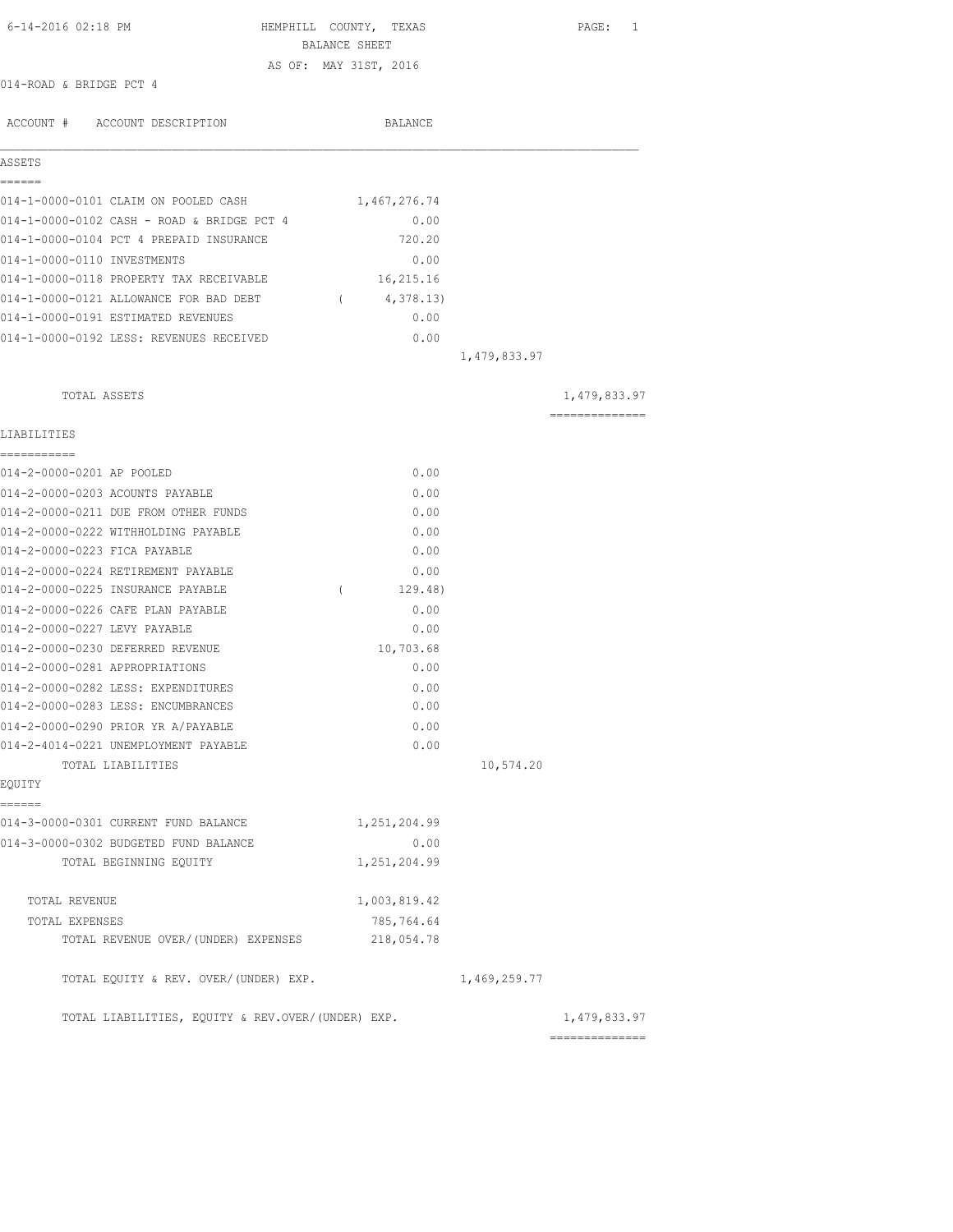| 6-14-2016 02:18 PM                                                            | HEMPHILL COUNTY, TEXAS<br>BALANCE SHEET |           | PAGE: 1                     |
|-------------------------------------------------------------------------------|-----------------------------------------|-----------|-----------------------------|
|                                                                               | AS OF: MAY 31ST, 2016                   |           |                             |
| 022-CO RECORDS PRESERVATION                                                   |                                         |           |                             |
| ACCOUNT # ACCOUNT DESCRIPTION                                                 | BALANCE                                 |           |                             |
| ASSETS                                                                        |                                         |           |                             |
| ======                                                                        |                                         |           |                             |
| 022-1-0000-0101 CLAIM ON POOLED CASH                                          | 98,525.84                               |           |                             |
| 022-1-0000-0102 CASH - COUNTY-RECORDS PRESERVA                                | 0.00                                    |           |                             |
| 022-1-0000-0191 ESTIMATED REVENUES                                            | 0.00                                    |           |                             |
| 022-1-0000-0192 LESS: REVENUES RECEIVED                                       | 0.00                                    |           |                             |
|                                                                               |                                         | 98,525.84 |                             |
| TOTAL ASSETS                                                                  |                                         |           | 98,525.84                   |
| LIABILITIES                                                                   |                                         |           | ==============              |
| -----------                                                                   |                                         |           |                             |
| 022-2-0000-0201 AP POOLED                                                     | 0.00                                    |           |                             |
| 022-2-0000-0203 ACOUNTS PAYABLE                                               | 0.00                                    |           |                             |
| 022-2-0000-0222 PAYROLL W/H PAYABLE                                           | 0.00                                    |           |                             |
| 022-2-0000-0223 PAYROLL FICA PAYABLE                                          | 0.00                                    |           |                             |
| 022-2-0000-0224 PAYROLL RETIREMENT PAYABLE                                    | 0.00                                    |           |                             |
| 022-2-0000-0225 PAYROLL INSURANCE PAYABLE                                     | 0.00                                    |           |                             |
| 022-2-0000-0281 APPROPRIATIONS                                                | 0.00                                    |           |                             |
| 022-2-0000-0282 LESS: EXPENDITURES                                            | 0.00                                    |           |                             |
| 022-2-0000-0283 LESS: ENCUMBRANCES                                            | 0.00                                    |           |                             |
| 022-2-0000-0290 PRIOR YR A/PAYABLE                                            | 0.00                                    |           |                             |
| TOTAL LIABILITIES                                                             |                                         | 0.00      |                             |
| EQUITY                                                                        |                                         |           |                             |
| ======                                                                        |                                         |           |                             |
| 022-3-0000-0301 CURRENT FUND BALANCE<br>022-3-0000-0302 BUDGETED FUND BALANCE | 92,612.13<br>0.00                       |           |                             |
|                                                                               |                                         |           |                             |
| TOTAL BEGINNING EOUITY                                                        | 92,612.13                               |           |                             |
| TOTAL REVENUE                                                                 | 5, 913.71                               |           |                             |
| TOTAL EXPENSES                                                                | 0.00                                    |           |                             |
| TOTAL REVENUE OVER/(UNDER) EXPENSES                                           | 5,913.71                                |           |                             |
| TOTAL EQUITY & REV. OVER/(UNDER) EXP.                                         |                                         | 98,525.84 |                             |
| TOTAL LIABILITIES, EOUITY & REV.OVER/(UNDER) EXP.                             |                                         |           | 98,525.84<br>============== |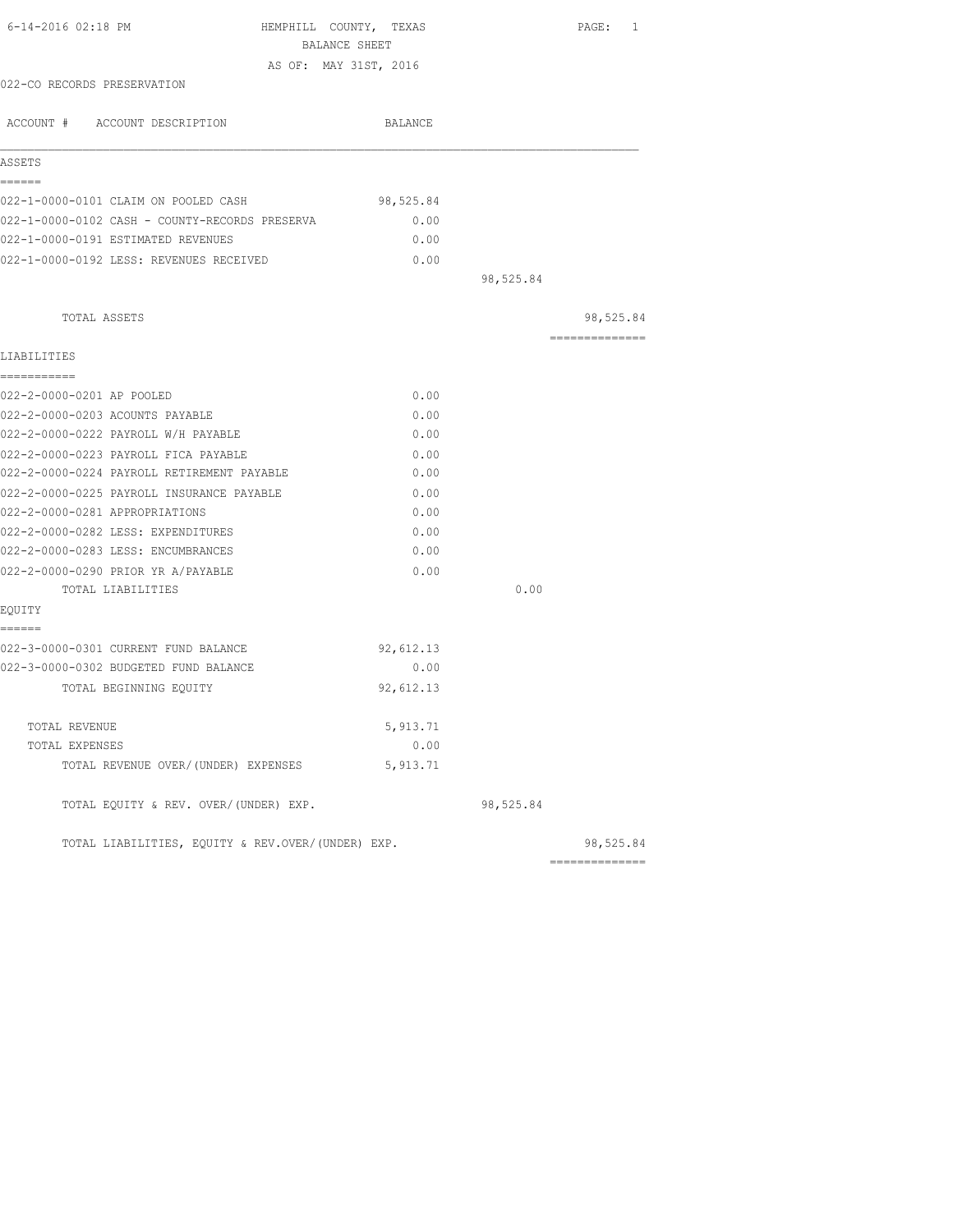| 6-14-2016 02:18 PM                                | HEMPHILL COUNTY, TEXAS<br>BALANCE SHEET |          | PAGE: 1        |
|---------------------------------------------------|-----------------------------------------|----------|----------------|
|                                                   | AS OF: MAY 31ST, 2016                   |          |                |
| 023-CLK'S RECORDS PRESERVE                        |                                         |          |                |
| ACCOUNT # ACCOUNT DESCRIPTION                     | BALANCE                                 |          |                |
| ASSETS                                            |                                         |          |                |
| ======                                            |                                         |          |                |
| 023-1-0000-0101 CLAIM ON POOLED CASH              | 3,205.28                                |          |                |
| 023-1-0000-0102 CASH-CLK'S RECORD PRESERVATION    | 0.00                                    |          |                |
| 023-1-0000-0191 ESTIMATED REVENUES                | 0.00                                    |          |                |
| 023-1-0000-0192 LESS: REVENUES RECEIVED           | 0.00                                    |          |                |
|                                                   |                                         | 3,205.28 |                |
| TOTAL ASSETS                                      |                                         |          | 3,205.28       |
|                                                   |                                         |          | -------------- |
| LIABILITIES                                       |                                         |          |                |
| ===========                                       |                                         |          |                |
| 023-2-0000-0201 AP POOLED                         | 0.00                                    |          |                |
| 023-2-0000-0203 ACOUNTS PAYABLE                   | 0.00                                    |          |                |
| 023-2-0000-0222 WITHHOLDING PAYABLE               | 0.00                                    |          |                |
| 023-2-0000-0223 FICA PAYABLE                      | 0.00                                    |          |                |
| 023-2-0000-0224 PAYROLL RETIREMENT PAYABLE        | 0.00                                    |          |                |
| 023-2-0000-0225 PAYROLL INSURANCE PAYABLE         | 0.00                                    |          |                |
| 023-2-0000-0281 APPROPRIATIONS                    | 0.00                                    |          |                |
| 023-2-0000-0282 LESS: EXPENDITURES                | 0.00                                    |          |                |
| 023-2-0000-0283 LESS: ENCUMBRANCES                | 0.00                                    |          |                |
| 023-2-0000-0290 PRIOR YR A/PAYABLE                | 0.00                                    |          |                |
| TOTAL LIABILITIES                                 |                                         | 0.00     |                |
| EQUITY                                            |                                         |          |                |
| ------                                            |                                         |          |                |
| 023-3-0000-0301 CURRENT FUND BALANCE              | 2,683.70                                |          |                |
| 023-3-0000-0302 BUDGETED FUND BALANCE             | 0.00                                    |          |                |
| TOTAL BEGINNING EQUITY                            | 2,683.70                                |          |                |
| TOTAL REVENUE                                     | 521.58                                  |          |                |
| TOTAL EXPENSES                                    | 0.00                                    |          |                |
| TOTAL REVENUE OVER/(UNDER) EXPENSES               | 521.58                                  |          |                |
| TOTAL EQUITY & REV. OVER/(UNDER) EXP.             |                                         | 3,205.28 |                |
| TOTAL LIABILITIES, EOUITY & REV.OVER/(UNDER) EXP. |                                         |          | 3,205.28       |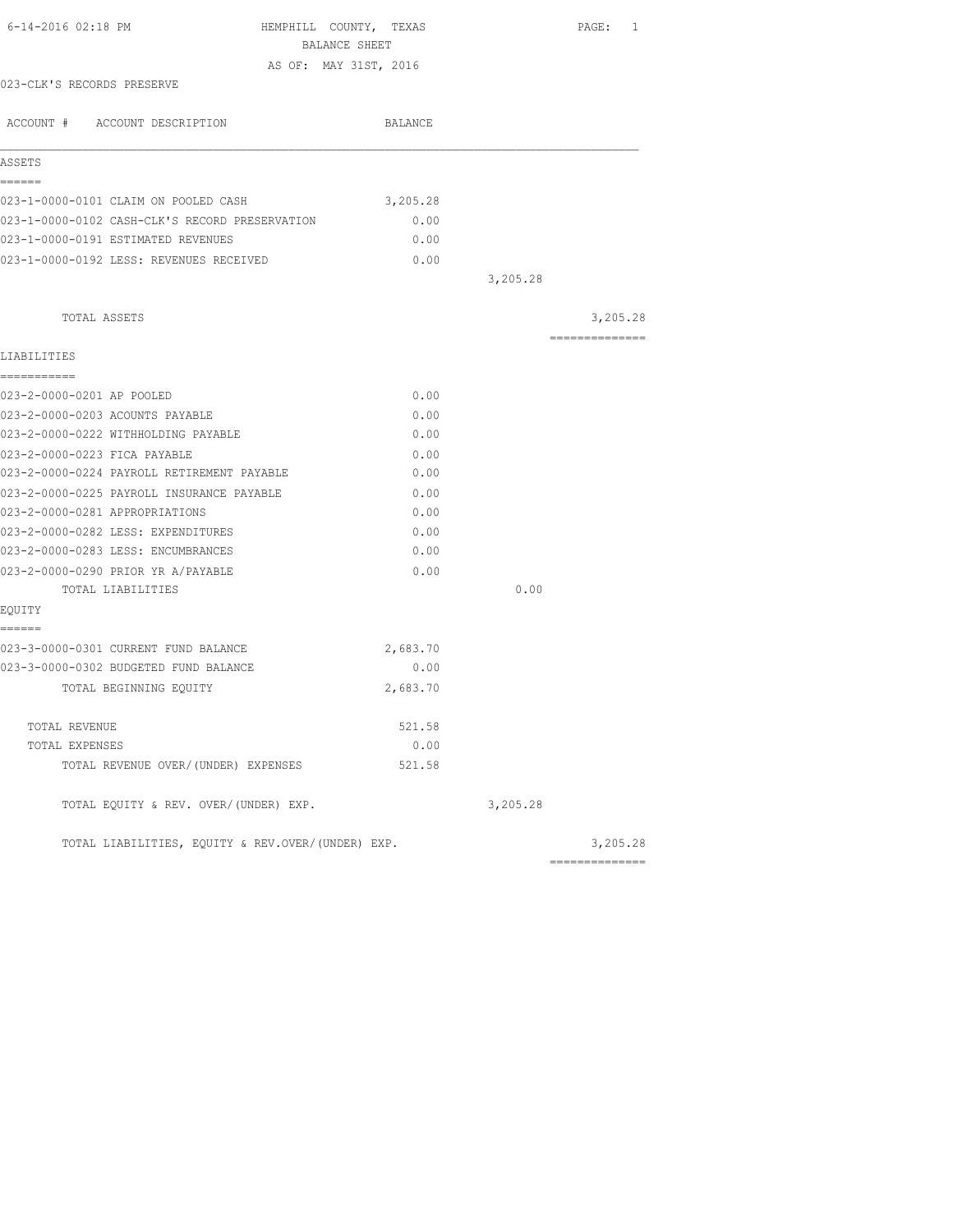| 6-14-2016 02:18 PM<br>HEMPHILL COUNTY, TEXAS<br>BALANCE SHEET |          |          | PAGE: 1         |
|---------------------------------------------------------------|----------|----------|-----------------|
| AS OF: MAY 31ST, 2016                                         |          |          |                 |
| 024-JUSTICE COURT TECH FUND                                   |          |          |                 |
| ACCOUNT # ACCOUNT DESCRIPTION                                 | BALANCE  |          |                 |
| ASSETS                                                        |          |          |                 |
| ------                                                        |          |          |                 |
| 024-1-0000-0101 CLAIM ON POOLED CASH                          | 9,913.72 |          |                 |
| 024-1-0000-0102 CASH -TECH FUND                               | 0.00     |          |                 |
| 024-1-0000-0191 ESTIMATED REVENUES                            | 0.00     |          |                 |
| 024-1-0000-0192 LESS: REVENUES RECEIVED                       | 0.00     |          |                 |
|                                                               |          | 9,913.72 |                 |
| TOTAL ASSETS                                                  |          |          | 9,913.72        |
| LIABILITIES                                                   |          |          | --------------- |
| ------------                                                  |          |          |                 |
| 024-2-0000-0201 AP POOLED                                     | 0.00     |          |                 |
| 024-2-0000-0203 ACOUNTS PAYABLE                               | 0.00     |          |                 |
| 024-2-0000-0222 PAYROLL W/H PAYABLE                           | 0.00     |          |                 |
| 024-2-0000-0223 PAYROLL FICA PAYABLE                          | 0.00     |          |                 |
| 024-2-0000-0224 PAYROLL RETIREMENT PAYABLE                    | 0.00     |          |                 |
| 024-2-0000-0225 PAYROLL INSURANCE PAYABLE                     | 0.00     |          |                 |
| 024-2-0000-0281 APPROPRIATIONS                                | 0.00     |          |                 |
| 024-2-0000-0282 LESS: EXPENDITURES                            | 0.00     |          |                 |
| 024-2-0000-0283 LESS: ENCUMBRANCES                            | 0.00     |          |                 |
| 024-2-0000-0290 PRIOR YR A/PAYABLE                            | 0.00     |          |                 |
| TOTAL LIABILITIES                                             |          | 0.00     |                 |
| EQUITY                                                        |          |          |                 |
| ======<br>024-3-0000-0301 CURRENT FUND BALANCE                | 8,887.06 |          |                 |
| 024-3-0000-0302 BUDGETED FUND BALANCE                         | 0.00     |          |                 |
| TOTAL BEGINNING EOUITY                                        | 8,887.06 |          |                 |
| TOTAL REVENUE                                                 | 1,683.51 |          |                 |
| TOTAL EXPENSES                                                | 656.85   |          |                 |
| TOTAL REVENUE OVER/(UNDER) EXPENSES                           | 1,026.66 |          |                 |
| TOTAL EQUITY & REV. OVER/(UNDER) EXP.                         |          | 9,913.72 |                 |
| TOTAL LIABILITIES, EQUITY & REV.OVER/(UNDER) EXP.             |          |          | 9,913.72        |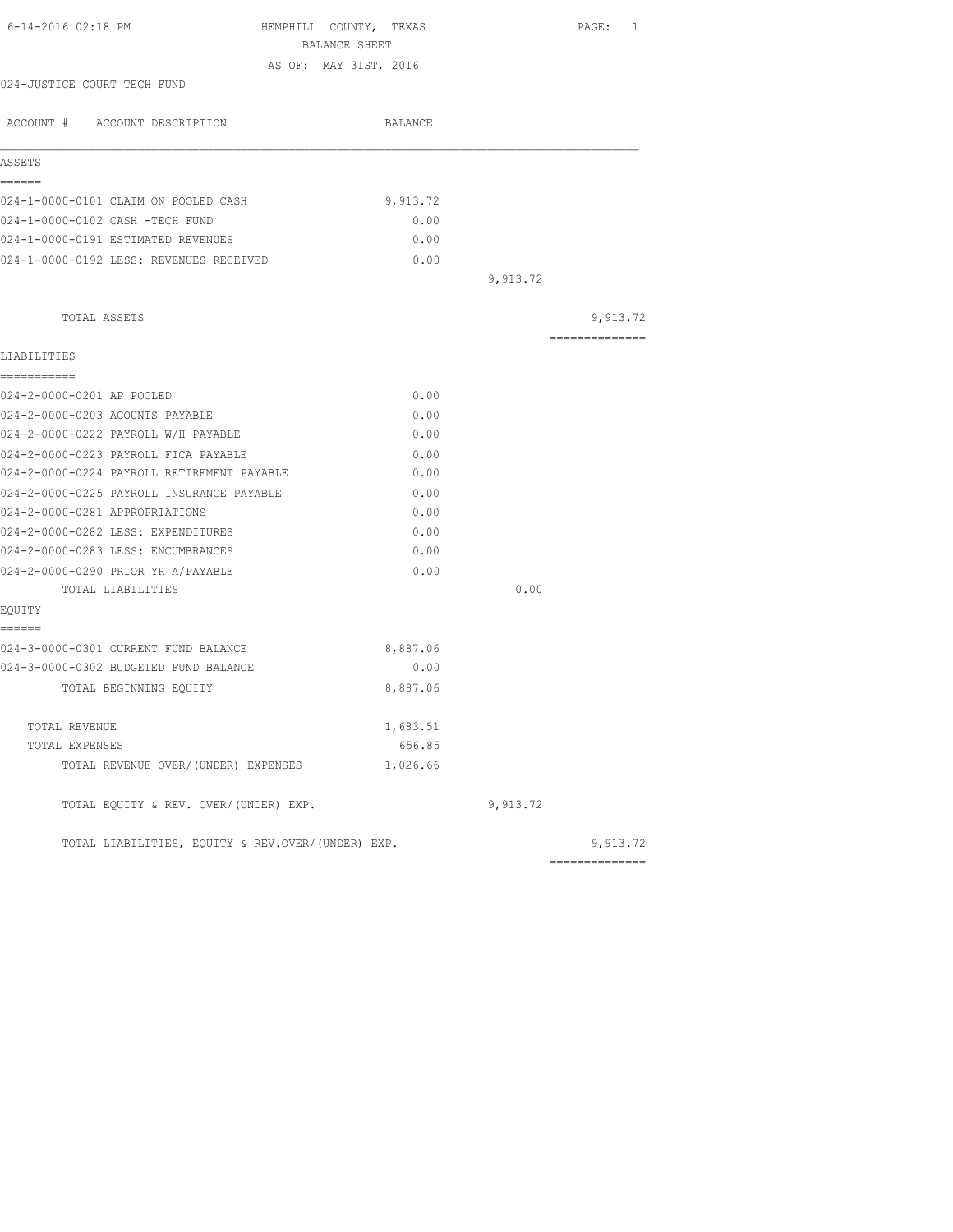| 6-14-2016 02:18 PM<br>HEMPHILL COUNTY, TEXAS      | BALANCE SHEET |           | PAGE: 1                      |
|---------------------------------------------------|---------------|-----------|------------------------------|
| AS OF: MAY 31ST, 2016                             |               |           |                              |
| 032-CHK COLLECTION/CO ATTY                        |               |           |                              |
| ACCOUNT # ACCOUNT DESCRIPTION                     | BALANCE       |           |                              |
| ASSETS                                            |               |           |                              |
| ------                                            |               |           |                              |
| 032-1-0000-0101 CLAIM ON POOLED CASH              | 18,066.82     |           |                              |
| 032-1-0000-0102 CASH - CHECK COLLECTION/CO ATT    | 0.00          |           |                              |
| 032-1-0000-0103 PETTY CASH                        | 0.00          |           |                              |
| 032-1-0000-0105 PETTY CASH-CO ATTY                | 100.00        |           |                              |
| 032-1-0000-0191 ESTIMATED REVENUES                | 0.00          |           |                              |
| 032-1-0000-0192 LESS: REVENUES RECEIVED           | 0.00          |           |                              |
|                                                   |               | 18,166.82 |                              |
| TOTAL ASSETS                                      |               |           | 18,166.82                    |
| LIABILITIES                                       |               |           | ==============               |
| ------------                                      |               |           |                              |
| 032-2-0000-0201 AP POOLED                         | 0.00          |           |                              |
| 032-2-0000-0203 ACOUNTS PAYABLE                   | 0.00          |           |                              |
| 032-2-0000-0222 PAYROLL W/H PAYABLE               | 0.00          |           |                              |
| 032-2-0000-0223 PAYROLL FICA PAYABLE              | 0.00          |           |                              |
| 032-2-0000-0224 PAYROLL RETIREMENT PAYABLE        | 0.00          |           |                              |
| 032-2-0000-0225 PAYROLL INSURANCE PAYABLE         | 0.00          |           |                              |
| 032-2-0000-0281 APPROPRIATIONS                    | 0.00          |           |                              |
| 032-2-0000-0282 LESS: EXPENDITURES                | 0.00          |           |                              |
| 032-2-0000-0283 LESS: ENCUMBRANCES                | 0.00          |           |                              |
| 032-2-0000-0290 PRIOR YR A/PAYABLE                | 0.00          |           |                              |
| TOTAL LIABILITIES                                 |               | 0.00      |                              |
| EQUITY                                            |               |           |                              |
| ======<br>032-3-0000-0301 CURRENT FUND BALANCE    | 18,100.72     |           |                              |
| 032-3-0000-0302 BUDGETED FUND BALANCE             | 0.00          |           |                              |
| TOTAL BEGINNING EQUITY                            | 18,100.72     |           |                              |
| TOTAL REVENUE                                     | 125.00        |           |                              |
| TOTAL EXPENSES                                    | 58.90         |           |                              |
| TOTAL REVENUE OVER/(UNDER) EXPENSES               | 66.10         |           |                              |
| TOTAL EQUITY & REV. OVER/(UNDER) EXP.             |               | 18,166.82 |                              |
| TOTAL LIABILITIES, EQUITY & REV.OVER/(UNDER) EXP. |               |           | 18,166.82<br>--------------- |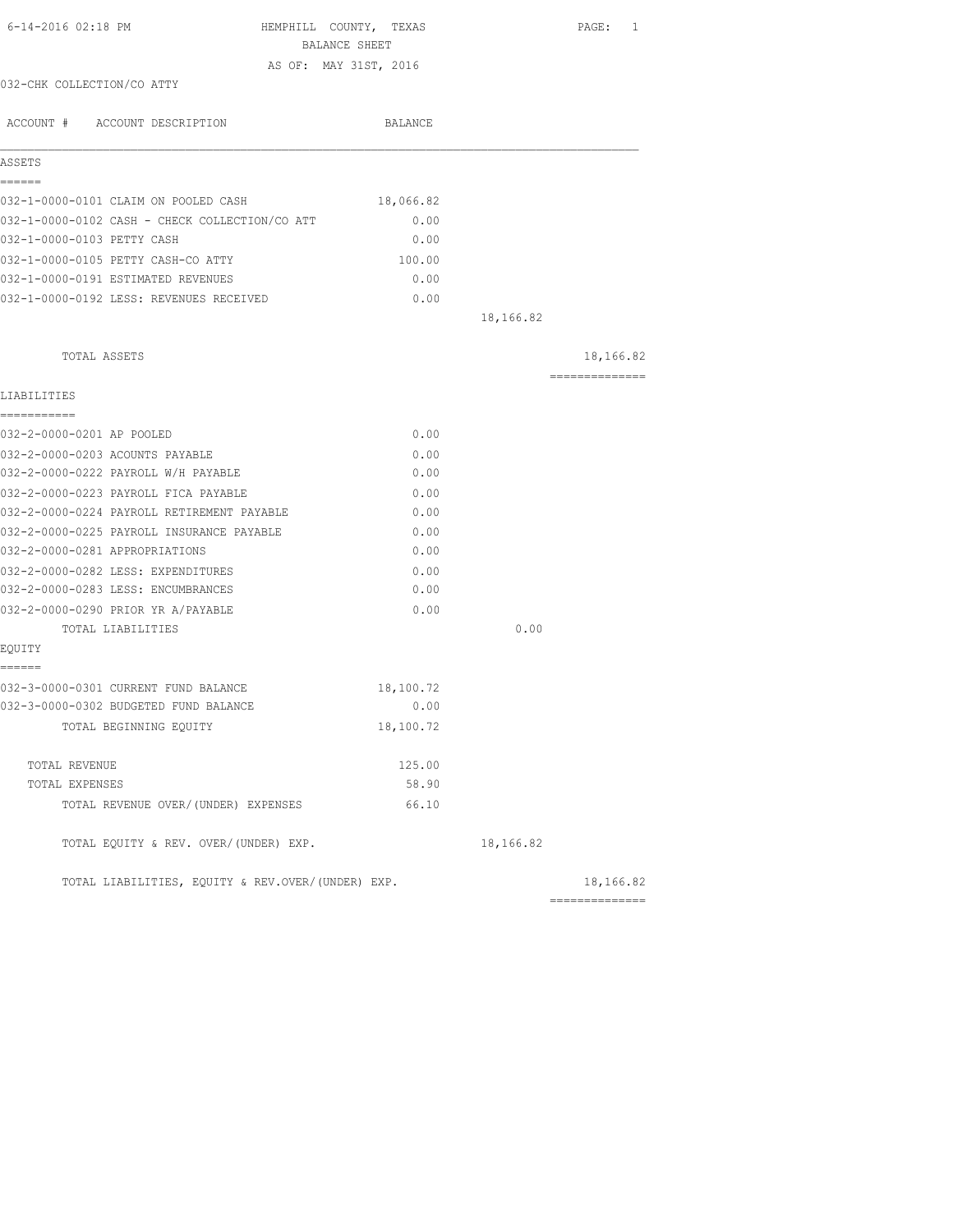| 6-14-2016 02:18 PM<br>HEMPHILL COUNTY, TEXAS<br>BALANCE SHEET |          |          | PAGE: 1        |
|---------------------------------------------------------------|----------|----------|----------------|
| AS OF: MAY 31ST, 2016                                         |          |          |                |
| 036-ANNUAL LEOSE/LAW                                          |          |          |                |
| ACCOUNT # ACCOUNT DESCRIPTION                                 | BALANCE  |          |                |
| ASSETS                                                        |          |          |                |
| ======<br>036-1-0000-0101 CLAIM ON POOLED CASH                | 7,862.24 |          |                |
| 036-1-0000-0102 CASH - ANNUAL LEOSE/LAW                       | 0.00     |          |                |
| 036-1-0000-0191 ESTIMATED REVENUES                            | 0.00     |          |                |
| 036-1-0000-0192 LESS: REVENUES RECEIVED                       | 0.00     |          |                |
|                                                               |          | 7,862.24 |                |
| TOTAL ASSETS                                                  |          |          | 7,862.24       |
| LIABILITIES                                                   |          |          | ============== |
| -----------                                                   |          |          |                |
| 036-2-0000-0201 AP POOLED                                     | 0.00     |          |                |
| 036-2-0000-0203 ACOUNTS PAYABLE                               | 0.00     |          |                |
| 036-2-0000-0222 PAYROLL W/H PAYABLE                           | 0.00     |          |                |
| 036-2-0000-0223 PAYROLL FICA PAYABLE                          | 0.00     |          |                |
| 036-2-0000-0224 PAYROLL RETIREMENT PAYABLE                    | 0.00     |          |                |
| 036-2-0000-0225 PAYROLL INSURANCE PAYABLE                     | 0.00     |          |                |
| 036-2-0000-0281 APPROPRIATIONS                                | 0.00     |          |                |
| 036-2-0000-0282 LESS: EXPENDITURES                            | 0.00     |          |                |
| 036-2-0000-0283 LESS: ENCUMBRANCES                            | 0.00     |          |                |
| 036-2-0000-0290 PRIOR YR A/PAYABLE                            | 0.00     |          |                |
| TOTAL LIABILITIES                                             |          | 0.00     |                |
| EQUITY<br>======                                              |          |          |                |
| 036-3-0000-0301 CURRENT FUND BALANCE                          | 6,897.54 |          |                |
| 036-3-0000-0302 BUDGETED FUND BALANCE                         | 0.00     |          |                |
| TOTAL BEGINNING EQUITY                                        | 6,897.54 |          |                |
| TOTAL REVENUE                                                 | 1,644.53 |          |                |
| TOTAL EXPENSES                                                | 679.83   |          |                |
| TOTAL REVENUE OVER/(UNDER) EXPENSES                           | 964.70   |          |                |
| TOTAL EQUITY & REV. OVER/(UNDER) EXP.                         |          | 7,862.24 |                |
| TOTAL LIABILITIES, EOUITY & REV.OVER/(UNDER) EXP.             |          |          | 7,862.24       |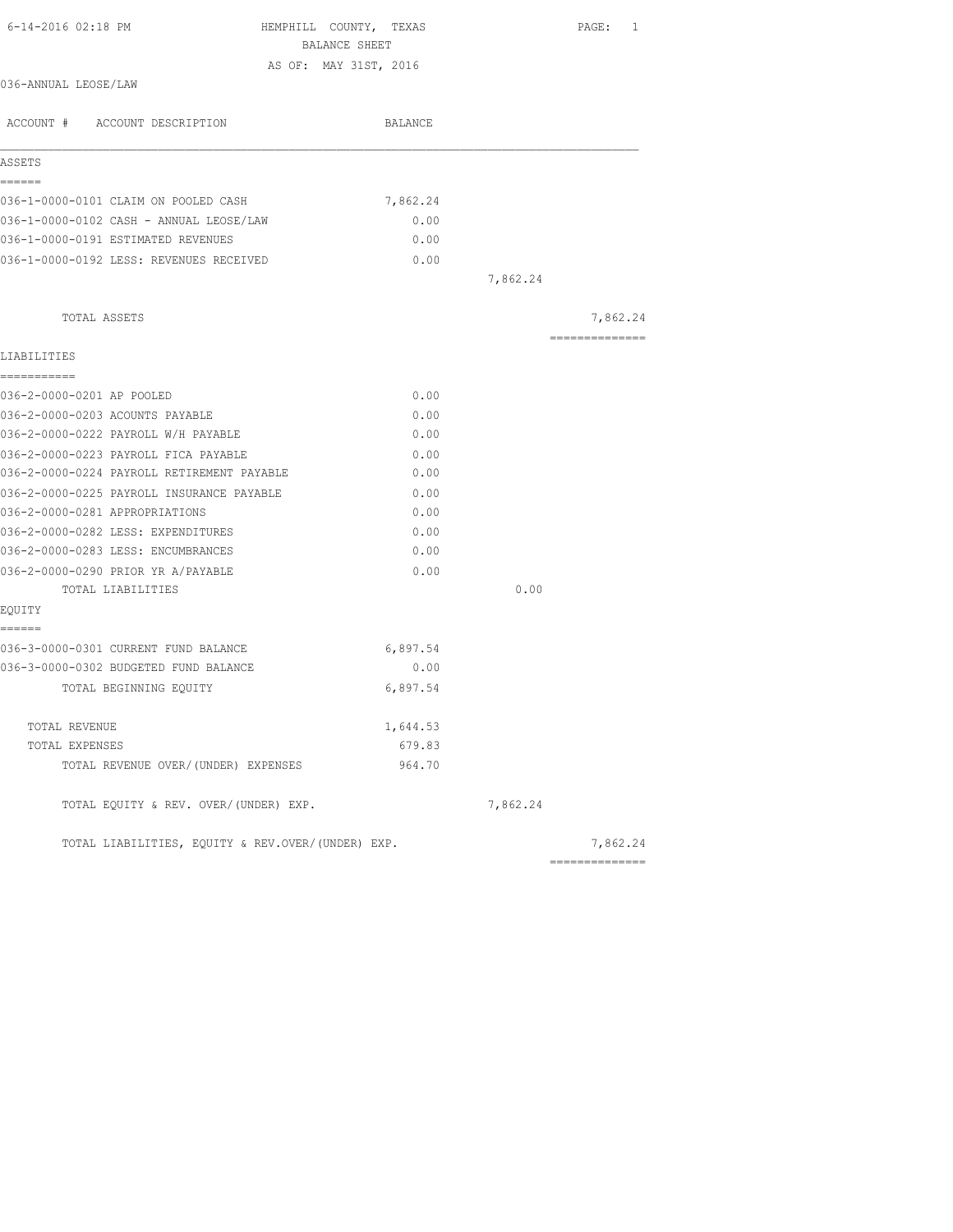| AS OF: MAY 31ST, 2016<br>046-SCAAP<br>ACCOUNT # ACCOUNT DESCRIPTION<br>BALANCE<br>ASSETS<br>======<br>046-1-0000-0101 CLAIM ON POOLED CASH<br>68,072.11<br>046-1-0000-0102 CASH - SCAAP<br>0.00<br>046-1-0000-0191 ESTIMATED REVENUES<br>0.00<br>046-1-0000-0192 LESS: REVENUES RECEIVED<br>0.00<br>68,072.11<br>TOTAL ASSETS<br>---------------<br>LIABILITIES<br>===========<br>046-2-0000-0201 AP POOLED<br>0.00<br>046-2-0000-0203 ACOUNTS PAYABLE<br>0.00<br>046-2-0000-0222 PAYROLL W/H PAYABLE<br>0.00<br>046-2-0000-0223 PAYROLL FICA PAYABLE<br>0.00<br>046-2-0000-0224 PAYROLL RETIREMENT PAYABLE<br>0.00<br>046-2-0000-0225 PAYROLL INSURANCE PAYABLE<br>0.00<br>046-2-0000-0281 APPROPRIATIONS<br>0.00<br>046-2-0000-0282 LESS: EXPENDITURES<br>0.00<br>046-2-0000-0283 LESS: ENCUMBRANCES<br>0.00<br>0.00<br>TOTAL LIABILITIES<br>EQUITY<br>======<br>046-3-0000-0301 CURRENT FUND BALANCE<br>65,553.49<br>046-3-0000-0302 BUDGETED FUND BALANCE<br>0.00<br>65, 553.49<br>TOTAL BEGINNING EQUITY<br>3,229.00<br>TOTAL REVENUE<br>710.38<br>TOTAL EXPENSES<br>2,518.62<br>TOTAL REVENUE OVER/(UNDER) EXPENSES<br>TOTAL EQUITY & REV. OVER/(UNDER) EXP.<br>68,072.11<br>TOTAL LIABILITIES, EQUITY & REV.OVER/(UNDER) EXP. | 6-14-2016 02:18 PM | HEMPHILL COUNTY, TEXAS<br>BALANCE SHEET | PAGE: 1   |
|--------------------------------------------------------------------------------------------------------------------------------------------------------------------------------------------------------------------------------------------------------------------------------------------------------------------------------------------------------------------------------------------------------------------------------------------------------------------------------------------------------------------------------------------------------------------------------------------------------------------------------------------------------------------------------------------------------------------------------------------------------------------------------------------------------------------------------------------------------------------------------------------------------------------------------------------------------------------------------------------------------------------------------------------------------------------------------------------------------------------------------------------------------------------------------------------------------------------------------------|--------------------|-----------------------------------------|-----------|
|                                                                                                                                                                                                                                                                                                                                                                                                                                                                                                                                                                                                                                                                                                                                                                                                                                                                                                                                                                                                                                                                                                                                                                                                                                      |                    |                                         |           |
|                                                                                                                                                                                                                                                                                                                                                                                                                                                                                                                                                                                                                                                                                                                                                                                                                                                                                                                                                                                                                                                                                                                                                                                                                                      |                    |                                         |           |
|                                                                                                                                                                                                                                                                                                                                                                                                                                                                                                                                                                                                                                                                                                                                                                                                                                                                                                                                                                                                                                                                                                                                                                                                                                      |                    |                                         |           |
|                                                                                                                                                                                                                                                                                                                                                                                                                                                                                                                                                                                                                                                                                                                                                                                                                                                                                                                                                                                                                                                                                                                                                                                                                                      |                    |                                         |           |
|                                                                                                                                                                                                                                                                                                                                                                                                                                                                                                                                                                                                                                                                                                                                                                                                                                                                                                                                                                                                                                                                                                                                                                                                                                      |                    |                                         |           |
|                                                                                                                                                                                                                                                                                                                                                                                                                                                                                                                                                                                                                                                                                                                                                                                                                                                                                                                                                                                                                                                                                                                                                                                                                                      |                    |                                         |           |
|                                                                                                                                                                                                                                                                                                                                                                                                                                                                                                                                                                                                                                                                                                                                                                                                                                                                                                                                                                                                                                                                                                                                                                                                                                      |                    |                                         |           |
|                                                                                                                                                                                                                                                                                                                                                                                                                                                                                                                                                                                                                                                                                                                                                                                                                                                                                                                                                                                                                                                                                                                                                                                                                                      |                    |                                         |           |
|                                                                                                                                                                                                                                                                                                                                                                                                                                                                                                                                                                                                                                                                                                                                                                                                                                                                                                                                                                                                                                                                                                                                                                                                                                      |                    |                                         |           |
|                                                                                                                                                                                                                                                                                                                                                                                                                                                                                                                                                                                                                                                                                                                                                                                                                                                                                                                                                                                                                                                                                                                                                                                                                                      |                    |                                         |           |
|                                                                                                                                                                                                                                                                                                                                                                                                                                                                                                                                                                                                                                                                                                                                                                                                                                                                                                                                                                                                                                                                                                                                                                                                                                      |                    |                                         | 68,072.11 |
|                                                                                                                                                                                                                                                                                                                                                                                                                                                                                                                                                                                                                                                                                                                                                                                                                                                                                                                                                                                                                                                                                                                                                                                                                                      |                    |                                         |           |
|                                                                                                                                                                                                                                                                                                                                                                                                                                                                                                                                                                                                                                                                                                                                                                                                                                                                                                                                                                                                                                                                                                                                                                                                                                      |                    |                                         |           |
|                                                                                                                                                                                                                                                                                                                                                                                                                                                                                                                                                                                                                                                                                                                                                                                                                                                                                                                                                                                                                                                                                                                                                                                                                                      |                    |                                         |           |
|                                                                                                                                                                                                                                                                                                                                                                                                                                                                                                                                                                                                                                                                                                                                                                                                                                                                                                                                                                                                                                                                                                                                                                                                                                      |                    |                                         |           |
|                                                                                                                                                                                                                                                                                                                                                                                                                                                                                                                                                                                                                                                                                                                                                                                                                                                                                                                                                                                                                                                                                                                                                                                                                                      |                    |                                         |           |
|                                                                                                                                                                                                                                                                                                                                                                                                                                                                                                                                                                                                                                                                                                                                                                                                                                                                                                                                                                                                                                                                                                                                                                                                                                      |                    |                                         |           |
|                                                                                                                                                                                                                                                                                                                                                                                                                                                                                                                                                                                                                                                                                                                                                                                                                                                                                                                                                                                                                                                                                                                                                                                                                                      |                    |                                         |           |
|                                                                                                                                                                                                                                                                                                                                                                                                                                                                                                                                                                                                                                                                                                                                                                                                                                                                                                                                                                                                                                                                                                                                                                                                                                      |                    |                                         |           |
|                                                                                                                                                                                                                                                                                                                                                                                                                                                                                                                                                                                                                                                                                                                                                                                                                                                                                                                                                                                                                                                                                                                                                                                                                                      |                    |                                         |           |
|                                                                                                                                                                                                                                                                                                                                                                                                                                                                                                                                                                                                                                                                                                                                                                                                                                                                                                                                                                                                                                                                                                                                                                                                                                      |                    |                                         |           |
|                                                                                                                                                                                                                                                                                                                                                                                                                                                                                                                                                                                                                                                                                                                                                                                                                                                                                                                                                                                                                                                                                                                                                                                                                                      |                    |                                         |           |
|                                                                                                                                                                                                                                                                                                                                                                                                                                                                                                                                                                                                                                                                                                                                                                                                                                                                                                                                                                                                                                                                                                                                                                                                                                      |                    |                                         |           |
|                                                                                                                                                                                                                                                                                                                                                                                                                                                                                                                                                                                                                                                                                                                                                                                                                                                                                                                                                                                                                                                                                                                                                                                                                                      |                    |                                         |           |
|                                                                                                                                                                                                                                                                                                                                                                                                                                                                                                                                                                                                                                                                                                                                                                                                                                                                                                                                                                                                                                                                                                                                                                                                                                      |                    |                                         |           |
|                                                                                                                                                                                                                                                                                                                                                                                                                                                                                                                                                                                                                                                                                                                                                                                                                                                                                                                                                                                                                                                                                                                                                                                                                                      |                    |                                         |           |
|                                                                                                                                                                                                                                                                                                                                                                                                                                                                                                                                                                                                                                                                                                                                                                                                                                                                                                                                                                                                                                                                                                                                                                                                                                      |                    |                                         |           |
|                                                                                                                                                                                                                                                                                                                                                                                                                                                                                                                                                                                                                                                                                                                                                                                                                                                                                                                                                                                                                                                                                                                                                                                                                                      |                    |                                         |           |
|                                                                                                                                                                                                                                                                                                                                                                                                                                                                                                                                                                                                                                                                                                                                                                                                                                                                                                                                                                                                                                                                                                                                                                                                                                      |                    |                                         |           |
|                                                                                                                                                                                                                                                                                                                                                                                                                                                                                                                                                                                                                                                                                                                                                                                                                                                                                                                                                                                                                                                                                                                                                                                                                                      |                    |                                         |           |
|                                                                                                                                                                                                                                                                                                                                                                                                                                                                                                                                                                                                                                                                                                                                                                                                                                                                                                                                                                                                                                                                                                                                                                                                                                      |                    |                                         |           |
|                                                                                                                                                                                                                                                                                                                                                                                                                                                                                                                                                                                                                                                                                                                                                                                                                                                                                                                                                                                                                                                                                                                                                                                                                                      |                    |                                         | 68,072.11 |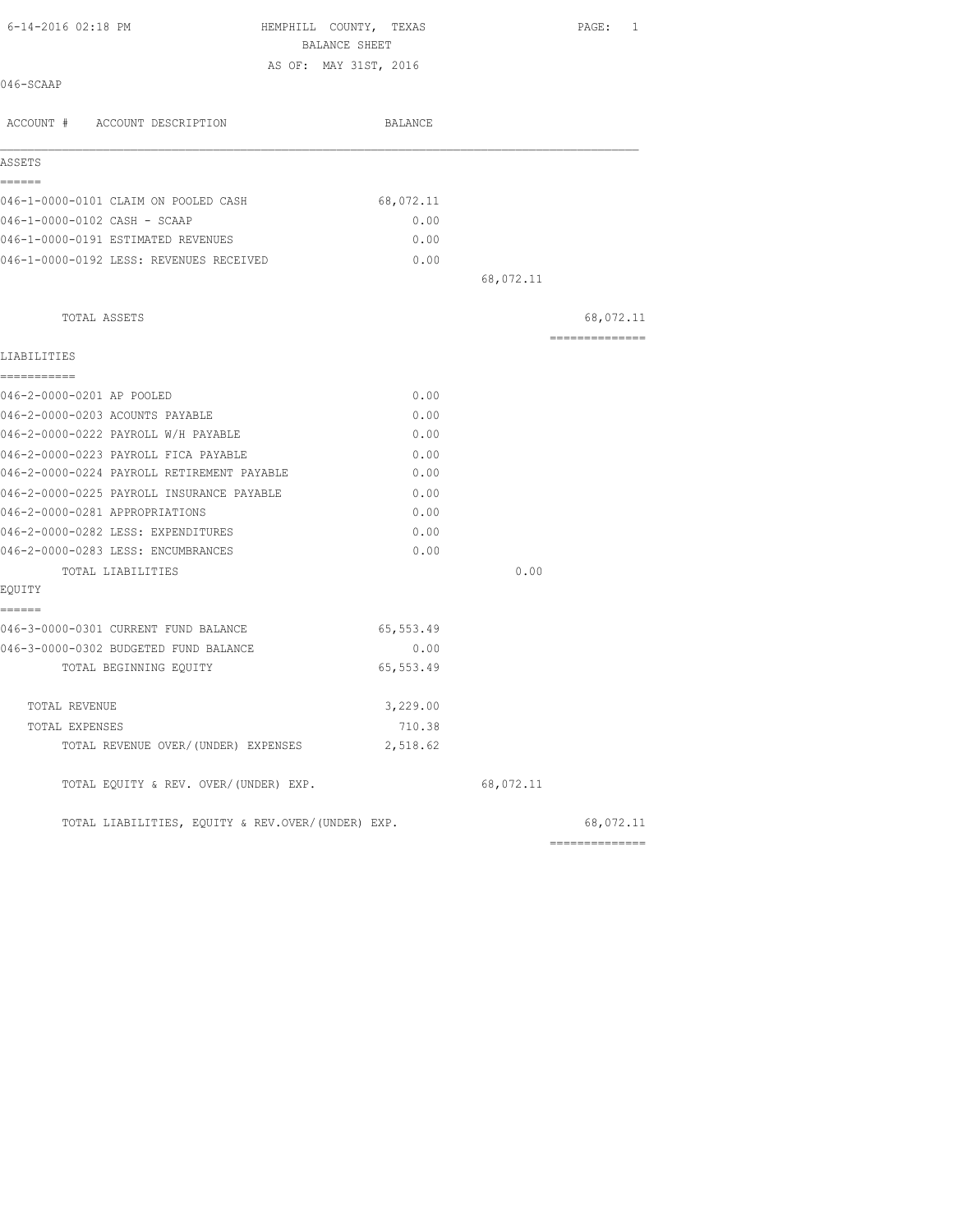|                                         |      |                                                                                                                                                                             | PAGE: 1                                                                                                                                                                                                                                                                                                                                                                                                                                                                                |
|-----------------------------------------|------|-----------------------------------------------------------------------------------------------------------------------------------------------------------------------------|----------------------------------------------------------------------------------------------------------------------------------------------------------------------------------------------------------------------------------------------------------------------------------------------------------------------------------------------------------------------------------------------------------------------------------------------------------------------------------------|
|                                         |      |                                                                                                                                                                             |                                                                                                                                                                                                                                                                                                                                                                                                                                                                                        |
|                                         |      |                                                                                                                                                                             |                                                                                                                                                                                                                                                                                                                                                                                                                                                                                        |
|                                         |      |                                                                                                                                                                             |                                                                                                                                                                                                                                                                                                                                                                                                                                                                                        |
|                                         |      |                                                                                                                                                                             |                                                                                                                                                                                                                                                                                                                                                                                                                                                                                        |
| 047-1-0000-0101 SHERIFF COMMISSARY      |      |                                                                                                                                                                             |                                                                                                                                                                                                                                                                                                                                                                                                                                                                                        |
| 047-1-0000-0102 CASH-SHERIFF COMMISSARY | 0.00 |                                                                                                                                                                             |                                                                                                                                                                                                                                                                                                                                                                                                                                                                                        |
|                                         |      | 9,109.70                                                                                                                                                                    |                                                                                                                                                                                                                                                                                                                                                                                                                                                                                        |
|                                         |      |                                                                                                                                                                             | 9,109.70                                                                                                                                                                                                                                                                                                                                                                                                                                                                               |
|                                         |      |                                                                                                                                                                             | $\begin{array}{cccccccccc} \multicolumn{2}{c}{} & \multicolumn{2}{c}{} & \multicolumn{2}{c}{} & \multicolumn{2}{c}{} & \multicolumn{2}{c}{} & \multicolumn{2}{c}{} & \multicolumn{2}{c}{} & \multicolumn{2}{c}{} & \multicolumn{2}{c}{} & \multicolumn{2}{c}{} & \multicolumn{2}{c}{} & \multicolumn{2}{c}{} & \multicolumn{2}{c}{} & \multicolumn{2}{c}{} & \multicolumn{2}{c}{} & \multicolumn{2}{c}{} & \multicolumn{2}{c}{} & \multicolumn{2}{c}{} & \multicolumn{2}{c}{} & \mult$ |
|                                         |      |                                                                                                                                                                             |                                                                                                                                                                                                                                                                                                                                                                                                                                                                                        |
|                                         |      |                                                                                                                                                                             |                                                                                                                                                                                                                                                                                                                                                                                                                                                                                        |
|                                         |      |                                                                                                                                                                             |                                                                                                                                                                                                                                                                                                                                                                                                                                                                                        |
|                                         |      |                                                                                                                                                                             |                                                                                                                                                                                                                                                                                                                                                                                                                                                                                        |
|                                         | 0.00 |                                                                                                                                                                             |                                                                                                                                                                                                                                                                                                                                                                                                                                                                                        |
|                                         | 0.00 |                                                                                                                                                                             |                                                                                                                                                                                                                                                                                                                                                                                                                                                                                        |
| TOTAL REVENUE OVER/(UNDER) EXPENSES     | 0.00 |                                                                                                                                                                             |                                                                                                                                                                                                                                                                                                                                                                                                                                                                                        |
| TOTAL EQUITY & REV. OVER/(UNDER) EXP.   |      | 9,109.70                                                                                                                                                                    |                                                                                                                                                                                                                                                                                                                                                                                                                                                                                        |
|                                         |      |                                                                                                                                                                             | 9,109.70                                                                                                                                                                                                                                                                                                                                                                                                                                                                               |
|                                         |      | HEMPHILL COUNTY, TEXAS<br><b>BALANCE SHEET</b><br>AS OF: MAY 31ST, 2016<br>BALANCE<br>9,109.70<br>9,109.70<br>9,109.70<br>TOTAL LIABILITIES, EQUITY & REV.OVER/(UNDER) EXP. | ==============                                                                                                                                                                                                                                                                                                                                                                                                                                                                         |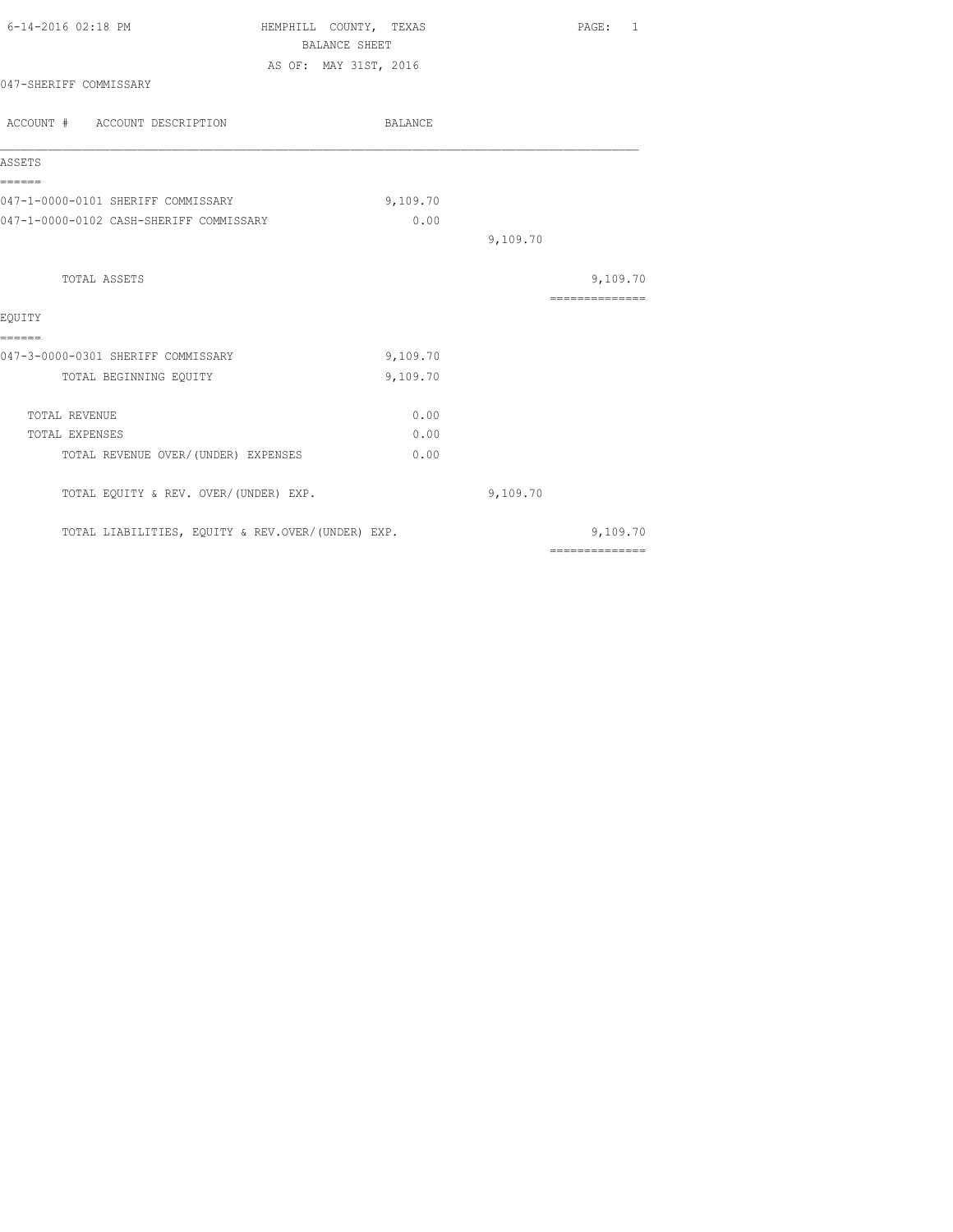| 6-14-2016 02:18 PM  | HEMPHILL COUNTY, TEXAS | PAGE: 1 |
|---------------------|------------------------|---------|
|                     | BALANCE SHEET          |         |
|                     | AS OF: MAY 31ST, 2016  |         |
| 048-SHERIFF SEIZURE |                        |         |
|                     |                        |         |

| ACCOUNT # ACCOUNT DESCRIPTION                     | <b>BALANCE</b> |          |                |
|---------------------------------------------------|----------------|----------|----------------|
| ASSETS                                            |                |          |                |
| ======<br>048-1-0000-0102 CASH                    | 5,255.71       |          |                |
|                                                   |                | 5,255.71 |                |
| TOTAL ASSETS                                      |                |          | 5,255.71       |
| EOUITY                                            |                |          | ============== |
| ======<br>048-3-0000-0301 FUND BALANCE            | 5,255.71       |          |                |
| TOTAL BEGINNING EQUITY                            | 5,255.71       |          |                |
| <b>TOTAL REVENUE</b>                              | 0.00           |          |                |
| TOTAL EXPENSES                                    | 0.00           |          |                |
| TOTAL REVENUE OVER/(UNDER) EXPENSES               | 0.00           |          |                |
| TOTAL EQUITY & REV. OVER/(UNDER) EXP.             |                | 5,255.71 |                |
| TOTAL LIABILITIES, EQUITY & REV.OVER/(UNDER) EXP. |                |          | 5,255.71       |
|                                                   |                |          | ============== |